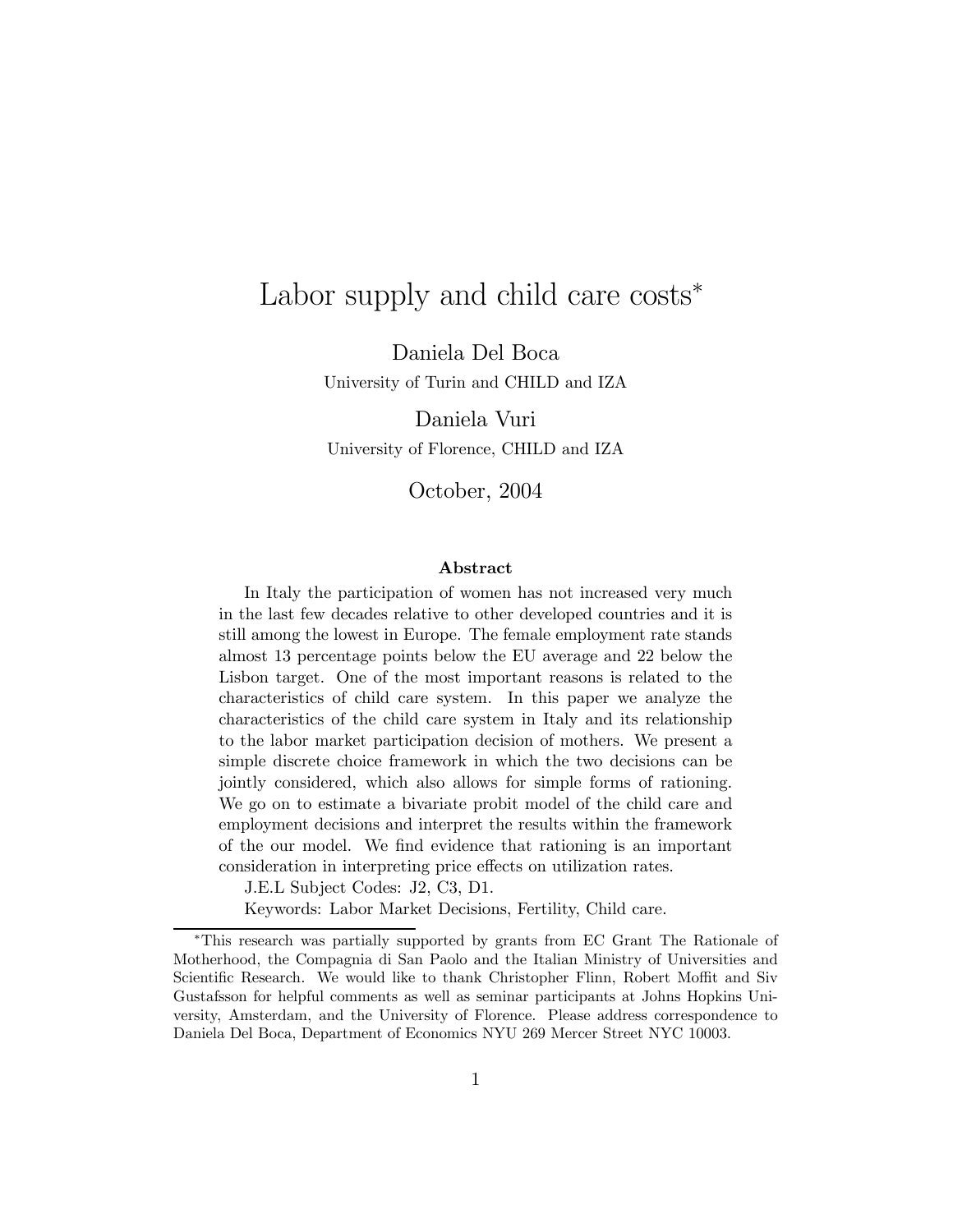### 1 Introduction

One of the most significant long term trends in the labor market in most OECD countries has been the increase in the proportion of working mothers. This is due both to the fact that a growing proportion of households with both parents present have become dual earner families, and as a result in the increase in the employment rate in the population of lone parent households. As a consequence of these changes parents have come to increasingly rely upon individuals and institutions outside of the immediate household for assistance in the child-rearing task. Because of this, the relationship between institutionalized child-care and child outcomes and the availability of child care and labor market participation decisions has been receiving increasing attention among researchers and policy-makers.

The increase in the incidence of non-parental child care has been object of study since the mid-1970s in the United States, United Kingdom, and Northern Europe, though not in Italy where it only recently has begun to receive attention. One reason is related to Italian employment trends. In Italy a much smaller proportion of married women are formally employed relative to the proportions observed in most other European countries (Boeri Del Boca Pissarides 2004)

A second reason is the serious data limitations that Italian researchers face. The ISTAT Multiscopo survey contains a great deal of information regarding the household's use of child care but does not provide data on family income, wages, etc. The ECHP (European Community Household Panel), which has the advantage of being comparable with that collected in several other European countries, contains only a very limited amount of information on child care. The Bank of Italy Survey of Household Income and Wealth (SHIW), which is the most complete micro-survey on the income and wealth of Italian households, does not collect information on child care on a regular basis. In order to overcome these limits, we combine two datasets (ISTAT Multiscopo and SHIW 1998), by imputing the income variables of individuals taken from the SHIW to identical individuals from the Multiscopo survey using a statistical matching method (described in Del Boca, Locatelli, Vuri 2004).

The objective of the analysis in this paper, which is both descriptive and analytic, is to study the effect of child care cost on labor market participation decisions. What makes this task particularly difficult is the fact that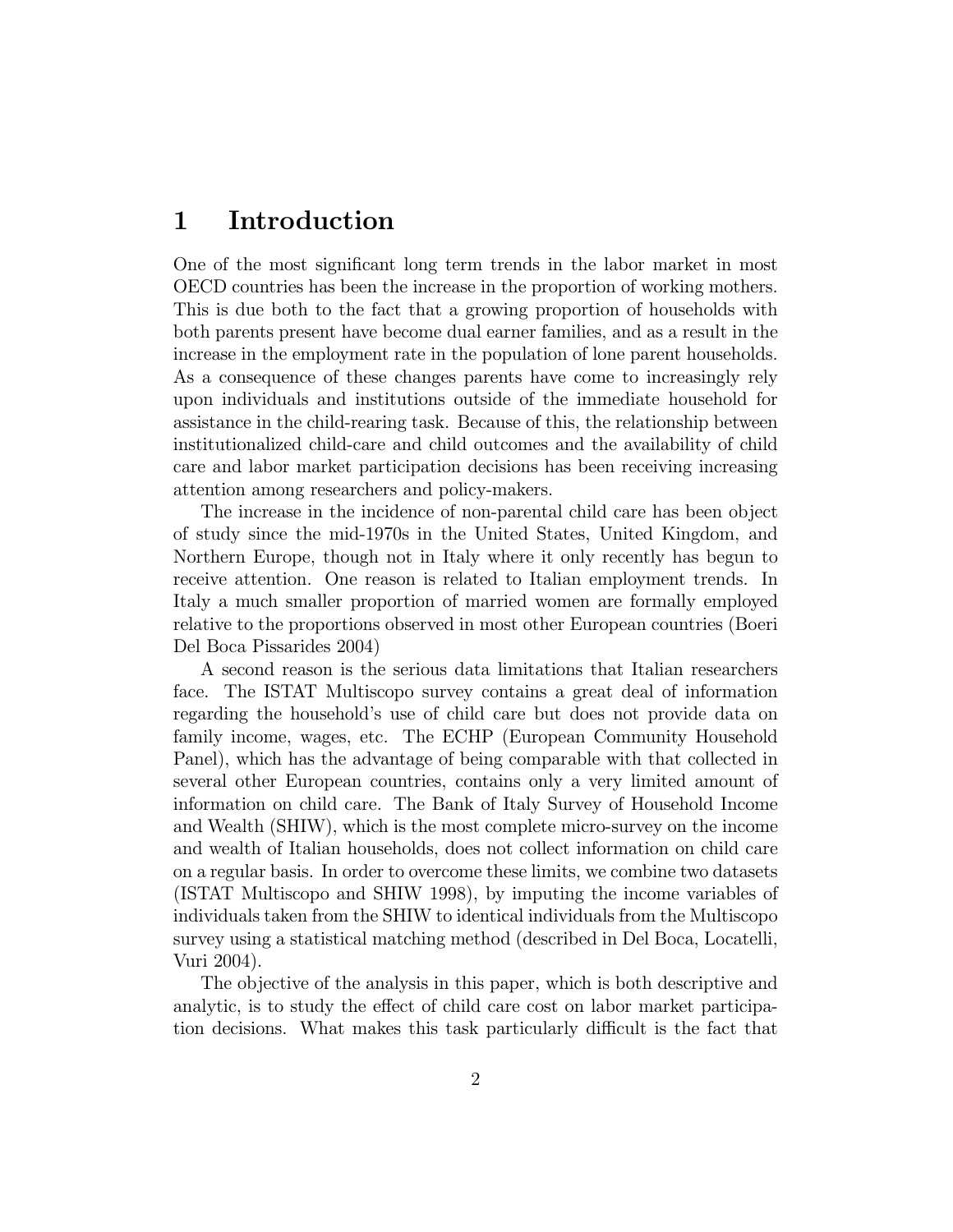child care is a good with several characteristics (e.g., quality, availability, cost, convenience). We will ignore the variability in this good along most of these dimensions, and instead choose to focus on the choice between private, public, and no child care and employment decisions. While each type of child care is characterized by a price to a particular household,<sup>1</sup> it is also characterized by hours of availability and other factors related to accessibility. This differentiation is likely to be especially great in Italy. For example, in Southern areas of the country the number of places in public child care is extremely limited. In the presence of rationing, while the published price of public child care may be relatively low in comparison to the price of private child care, its effective price is infinite to those families that cannot gain access to the system.

Our main focus will be on the "mismatch" between the characteristics of the Italian public child care system and the demands of formal employment in the Italian labor market. While Italian public sector child care offers very limited hours of operation, consist with what might be attractive to nonworking mothers or those employed at flexible, part-time jobs, such jobs are not to be found in the formal sector of the economy. We shall see how the limited "coverage" time, in addition to the problem of gaining access to a public sector slot, distorts the labor market decision of mothers of young children.

The plan of the paper is as follows. In Section 2 we provide a brief overview of previous research on this subject. In Section 3 we consider how preferences and rationing constraints jointly determine observed household choices, which is particularly relevant in the child care choice context. Section 4 contains a description of the child care system as it currently exists in Italy. This knowledge will be important for understanding the motivation behind the behavioral model developed in Section 5. In Section 6 we discuss the data used in our (preliminary) empirical analysis, and Section 7 contains a discussion of results. Section 8 offers a provisional conclusion.

<sup>&</sup>lt;sup>1</sup>These prices may vary, especially in the public sector, by demographic characteristics and the financial resources of the household.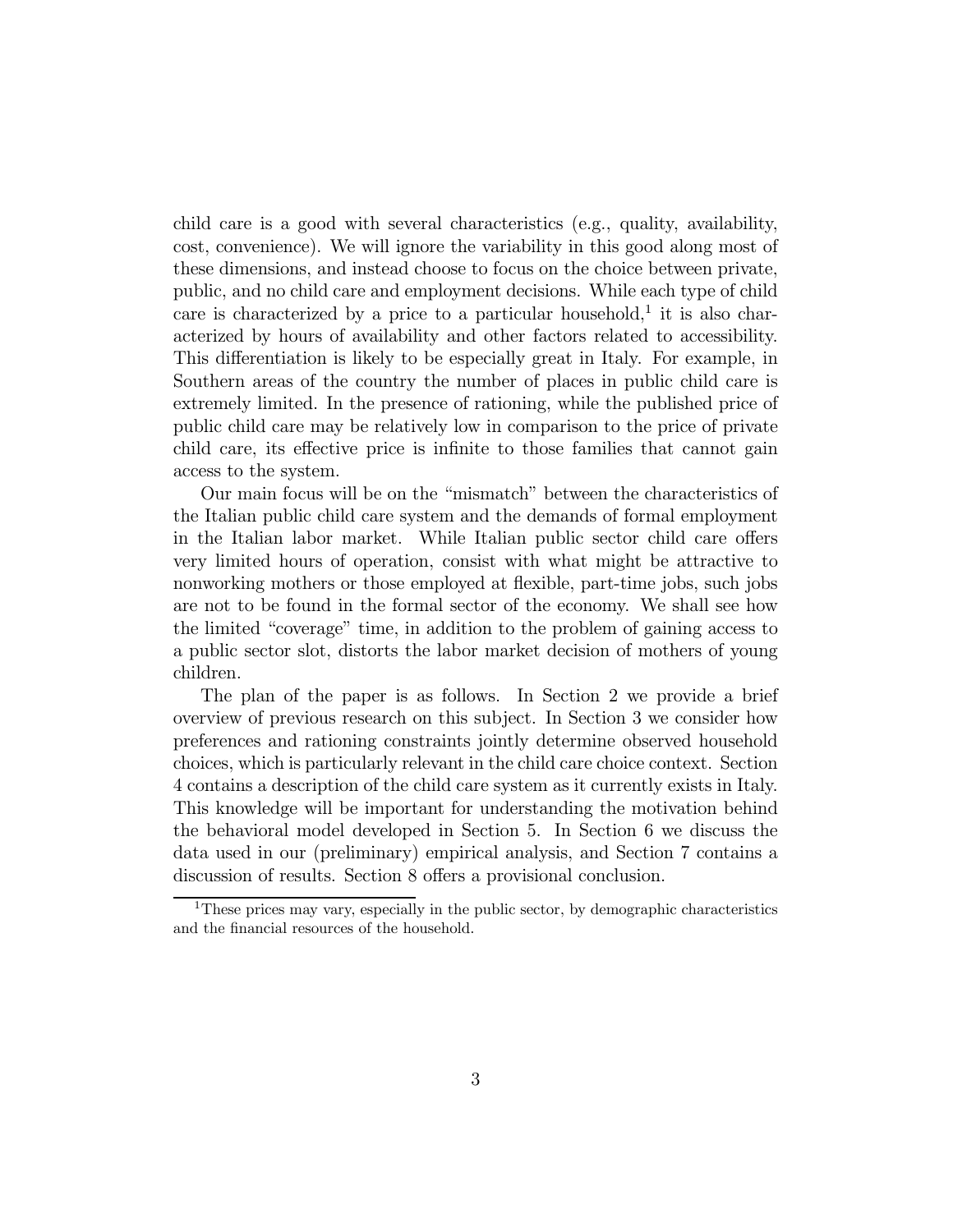### 2 Previous Research

A number of researchers have attempted to estimate the behavioral effects of changes in income, wage rates, and the price of child care on various family decisions. Research on the relationship between child care and labor market participation in the U.S and the U.K. has mainly focused on the effect of child care costs on employment decisions (Heckman (1974), Blau and Robins (1988), Connelly (1992), Ribar (1992), Kimmel (1998), Powell (1997) among others). These studies have used a variety of methodologies to estimate these impacts taking into account the potential endogeneity of observed costs due to the heterogeneity in this good (particularly along the quality dimension).

In one of the first examinations of this topic, Heckman (1974) estimates a child care price function which incorporates measures of the availability of child care and its costs; he pursues this strategy because he does not have cost data directly available. Blau and Robins (1988) included a regional average of day care expenditure as a proxy for price, but did not control for household-specific information such as the age of the youngest child. Connelly (1992) used predicted expenditures as an instrument for child care costs in an accompanying labor force participation equation; the cost instrument controlled for regional variation and family characteristics. Ribar (1992), using a more structural approach, considers expenditures per hour of care per child as a measure of child care costs.

Generally these studies have found that family behavior is significantly influenced by child care policies. Blau and Robins (1988) estimate child care price elasticities for married women of -.38 with respect to labor supply and -.34 with respect to the demand of formal child care. These estimates implied that if the child care price were zero, 87 percent of mothers would work in contrast with a value of 58.8 actually working. In performing this policy experiment, Blau and Robins compute the response at the characteristics of the average woman in the sample. In contrast, Connelly evaluates the impact of such a policy on the labor market decisions of each woman in the sample. She finds a less substantial labor supply effect: if universal no cost child care were available, the model predicts that 68.7 per cent of women would be employed. Ribar (1992) found even larger price elasticities for both labor supply and the demand for child care. The results of all these studies show that child care costs are a very significant determinant of the demand for these services and employment decisions, which are of course very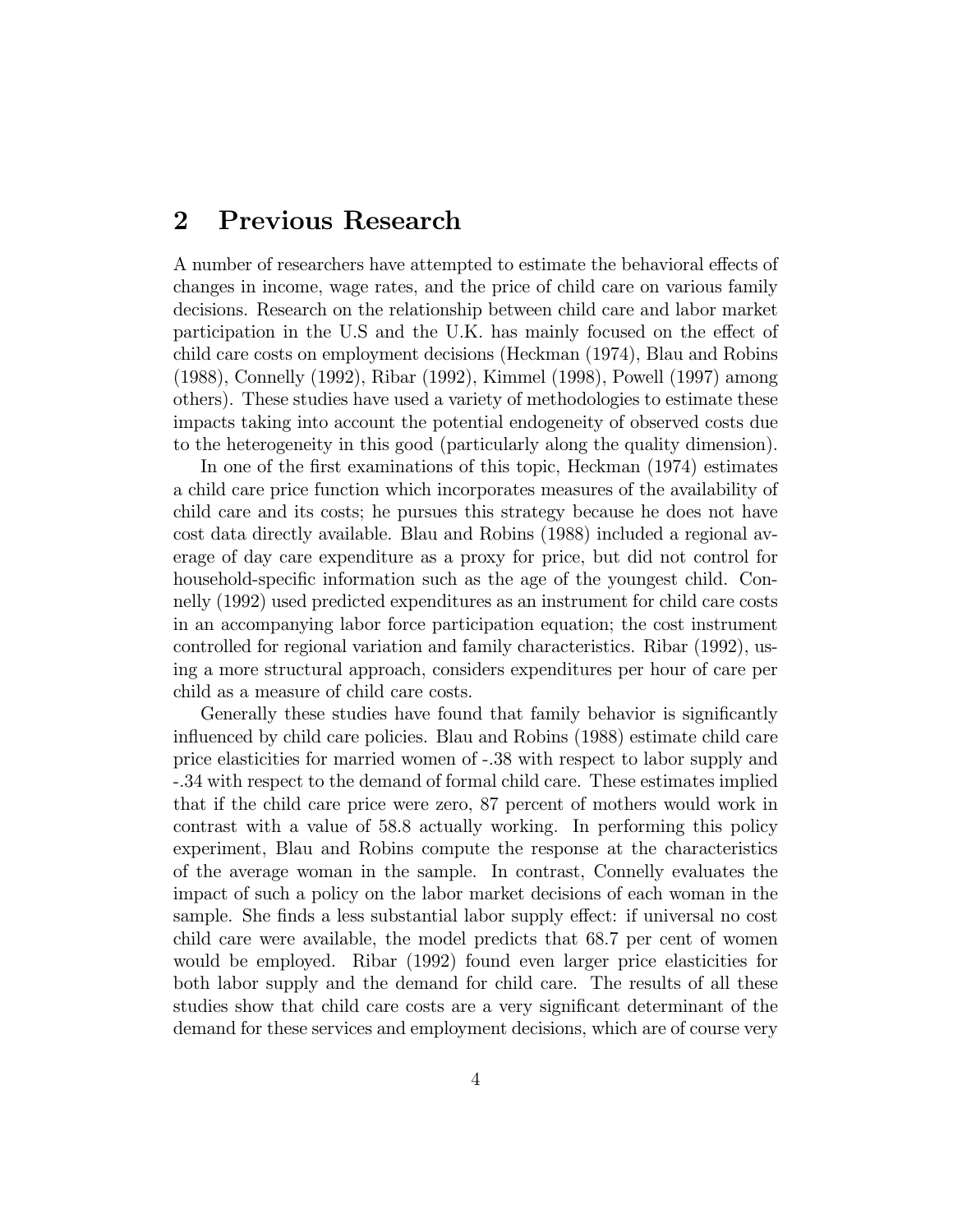highly associated themselves, ranging from  $-0.74$  (Ribar 1992) to a low of  $-0.2$ (Connelly  $1992$ )<sup>2</sup>. Other studies have found that child care costs are not an important barrier to labor market participation, but affect significantly the choice of child care (Cobb-Clark et al. 1999).

A quite different picture emerges from empirical research using data from Northern European countries. In several important papers, Gustaffson (1994, 1995) explicitly considered the implication of the child care supply constraints on women's labor supply decisions using individual-level data from a number of Northern European countries with very different child care systems. Gustaffson and Stafford (1992) investigate the responsiveness of the decision of women to work and use public child care use in response to variation in child care fees, availability of places, and spouse's income in Sweden.<sup>3</sup> They found that in regions in which child care places do not appear to be rationed, higher fees significantly lowered the probability of mothers' market work and public child care choice, while in areas where rationing is more severe there is little evidence of significant price effects.

Studies analyzing data regarding Italian child care report quite different results. Del Boca (1993) estimated a model similar to that of Blau and Robins (1988) to determine the effect of child care costs on the participation decisions of married women allowing for the choice between part-time and full-time work and between public and private child care systems. The estimation of the relationship between child care costs and labor supply showed that a reduction in child care costs increased the probability of mothers' part-time employment but had a less significant effect on the probability of working full time. These results raise some concerns given that part-time employment opportunities are in such a short supply in the Italian labor market . Chiuri (1999), using Bank of Italy data from 1993, analyzed the demand for child

<sup>2</sup>Some of these studies have also compared the employment responsiveness to child care costs for married mothers and single mothers.The results for single mothers are much less robust (Kimmel 1998), Jenkins and Symons (1995) among others.

<sup>3</sup>Sweden is widely held to have the highest quality child care among the countries of the region, and also offers the greatest degree of availability. The participation rate of Swedish mothers is also the highest in the region.

<sup>&</sup>lt;sup>3</sup>Empirical studies employing cross-country data have found a high correlation between the proportion of part time jobs and the participation rates of women, in particular married women with children (Meulders and Plasman (1994)). The low proportion of part-time workers seems mainly to be induced by characteristics of the demand side of the labor market.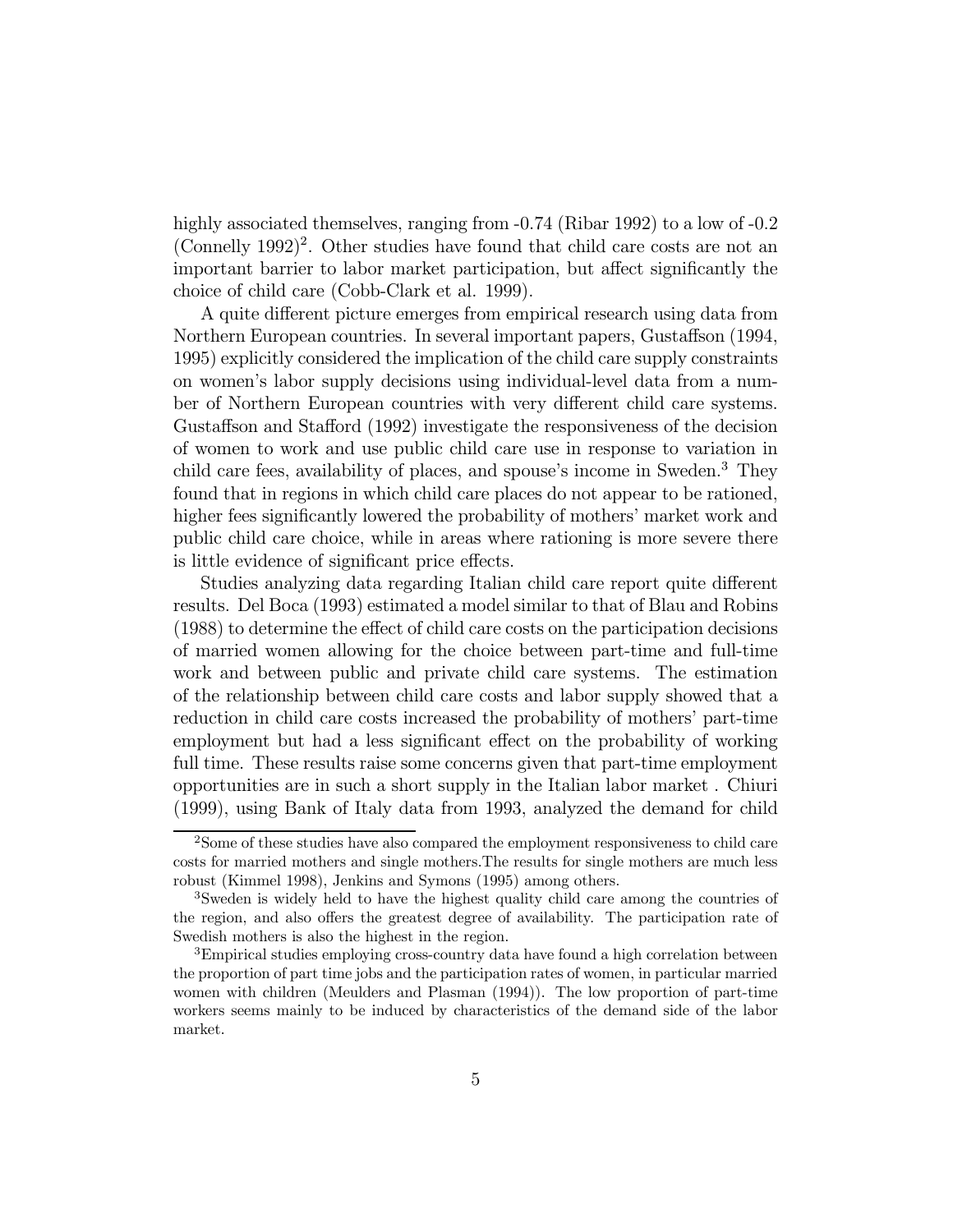care expenditure. Her estimates indicate a strong interdependence between the time use of households members in substituting for the lack of flexibility in and the scarcity of child care services.

Table 1 reports and summarizes the signs and the significance of the coefficient associated with child care costs and availability on labor market participation. The varying estimates certainly reflect differences in important institutional characteristics of the countries. In countries like US, Canada, UK, Australia where the child care services are provided at private level, the focus is on the costs and quality of the services, while in countries where the provision is mostly public (Sweden, Italy) availability seems to be as important as costs.

Italy shares with some other European countries the characteristics of the so-called "Southern model": the lowest level of social protection (especially social expenditures for families and children) and the strictest employment regulations, which together require the family to provide essential "social" services (Ferrera (1996), Saraceno (2000).

Gornick, Meyers and Ross (1997) have used the Luxembourg Income Study to analyze the effect of various policies that support employment for mothers of young children. While Italy is ranked quite high for policies for mothers with children between 3-6, it is ranked quite low for policies for mothers with children under three. Bradshaw et al (1997) ranked several countries (using a index ranging from 1 to 17) for the income support provided to families with children. Italy is ranked 10.3, Spain 12.8 and Greece 14.3, while Denmark is ranked 7.0, France is ranked 3.7, and Sweden earns a 5.3.

Given the extremely low level of family benefits, the family still acts as the explicit partner of the execution of social policies. In such a system, the family is forced to act as a buffer providing monetary and time transfers to its members to shield them from some of the harmful byproducts of rigid labor markets and limited income maintenance schemes .

Recent analyses have defined the Southern Model as the "family care model" and have tried to discuss the implications (relative to other possible social welfare state constructions) for the welfare of women and children (Antonnen and Sipilla (1996)). In general, empirical analyses have indicated that the family and social policies of the Mediterranean countries have contributed to the worsening position of women and children.

In summary, the efforts of Italian families to compensate for the lack of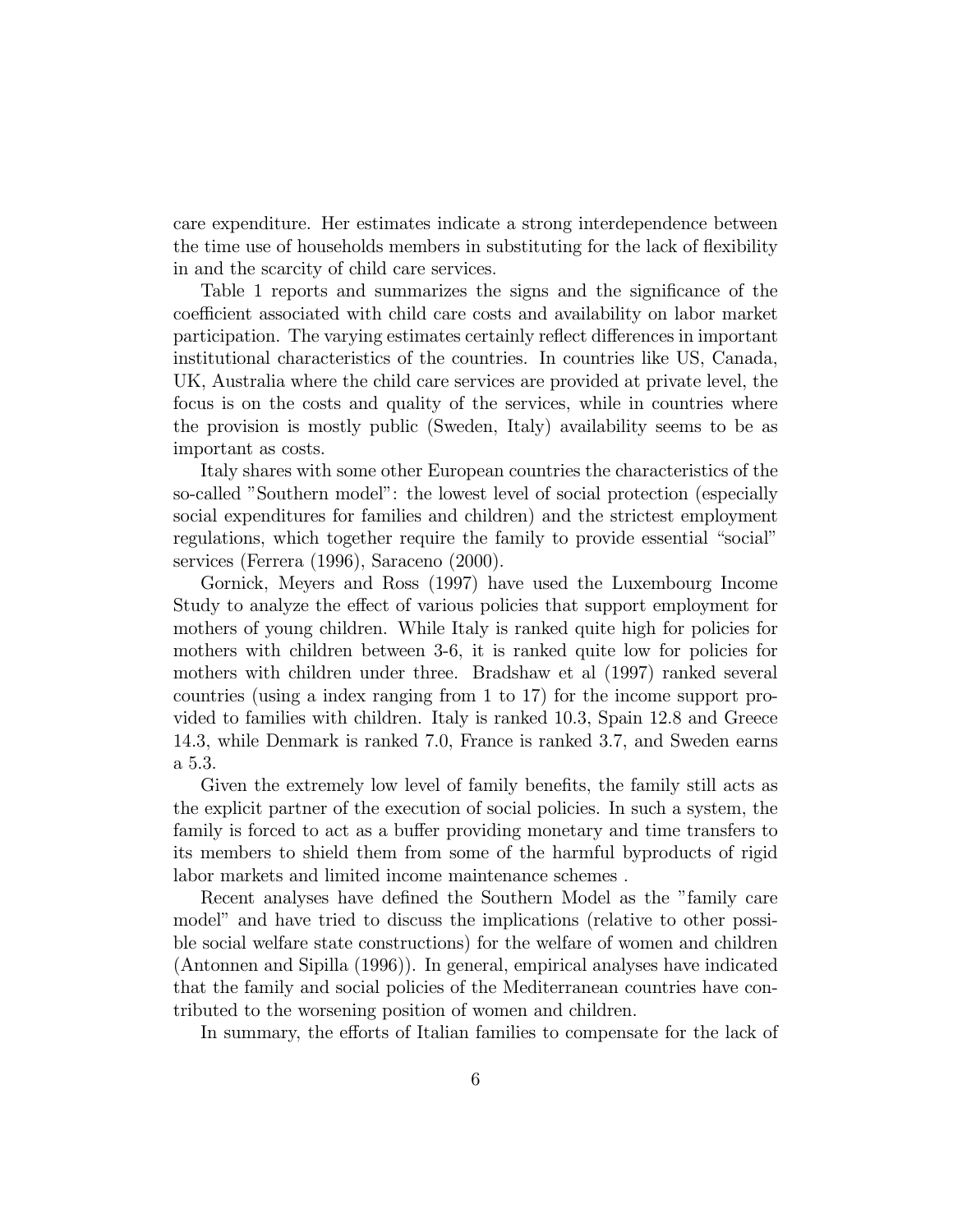public support services and labor market and service sector distortions do not seem to be enough to offset the pernicious impacts of these institutions on household welfare. Interventions producing reductions in the costs of children should be a focus for reducing the burden on the family. Ferrera (1996) and Addabbo (2001) analyze the positive experience in family welfare mix of Emilia Romagna where expanded child care with longer hours have contributed to encourage women to work. It is reasonable to assume that similar types of interventions in other regions of Italy, particularly the South, could have very positive impacts on household welfare.

# 3 Labor Supply Decisions and Characteristics of Child Care Services

The analysis of the impact of child care policy on labor supply necessitates consideration of at least two dimensions of services: availability and costs.<sup>4</sup> In this section we will discuss some issues of measurement as well as the relationship between costs and availability. In terms of the monetary cost of "formal" child care, they are typically significant. Estimates place child care expenses at from 30 to 50 per cent of the earnings of employed mothers with one child under the age of three. The analysis of availability focuses on the family's ability to find "appropriate" child care given the going price of services. It has been found that the shortage of child care options in terms of schedules and location severely limits the use of these services.

An important component of child care costs and availability concerns the relationship between the distances of the family's residence, the workplaces of the parents, and the location of the facilities. In a sense, availability of child care slots can only be defined with respect to a set of "acceptable" child care facilities to the family, and distance is a prime factor in defining this choice set. Say that there are 40 child care facilities in a particular urban area. Given the monetary cost of each, the distance of each from the family's residence and employment locations, and the quality of each, the family may decide that there are 10 facilities the use of which would provide positive

<sup>&</sup>lt;sup>4</sup>Of course child care quality is an exceedingly important dimension as well. We largely neglect it here due to the absence of any information on the characteristics of child care services used in the data.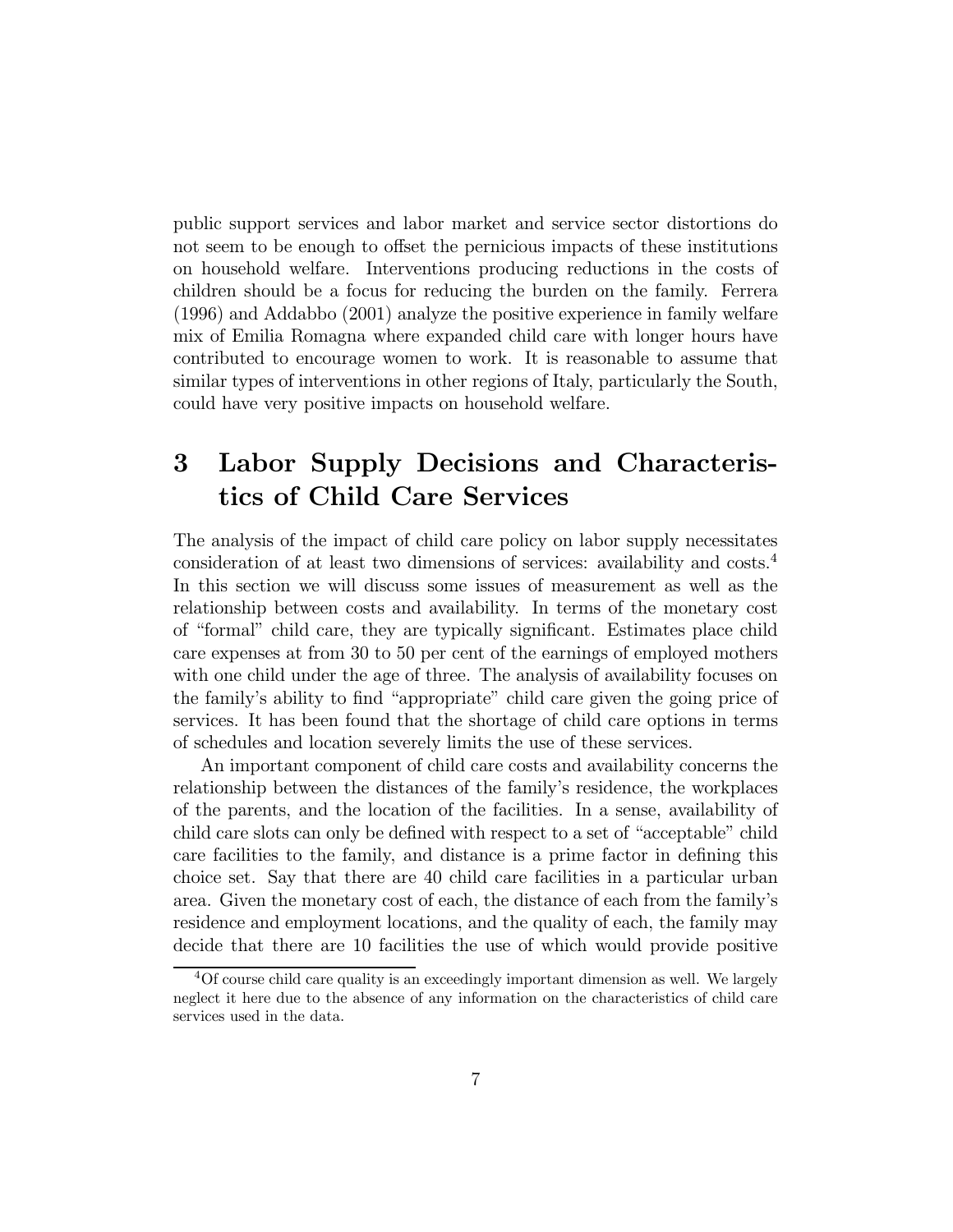surplus. Over these 10 facilities the family would have an ordering in terms of preferences. Then we will say that the family is limited by "availability" if there is no vacancy for their child in any of the 10 "acceptable" facilities. While there may be vacancies in the 30 nonacceptable facilities, these will not be used.

Note that accessibility will impact the relationship we observe between price (and quality if we were looking at it explicitly) and the utilization of services even for those families who utilize formal child care. Returning to our example in the previous paragraph, say that among the 10 acceptable child care facilities the ranking the household assigns to them is a decreasing function of the price charged. If in this city accessibility is low, then it is relatively likely that one of the least favorite (but acceptable) facilities will be utilized, one with a relatively high price. However, if availability were guaranteed at all facilities, the one with the lowest price would have been observed. The point of this example is that availability will impact the characteristics of child care services chosen even when the household uses formal child care. In some real sense, the two aspects of choice are not independent and must be considered jointly. With better data it would be possible to do much more along this dimension than we are able to do here.

These considerations regarding child care availability suggest that the usual price effects (considering child care services as a normal good) should only be observed in areas in which availability constraints are not binding (see Gustaffson and Stafford (1992)). In other areas, as our example suggests, the relationship between price and utilization will be much "noisier."

The issue of child care availability is especially important in countries with low birth rates. For example, in a country like Italy where the average number of children is close to 1 and a high proportion of children grow up without siblings, the purpose of child care is not only supervision and care but also represents an essential socialization opportunity. This is one reason why women who do not work still use child care in these countries.

Child care costs impact family decision making in two ways. First, child care costs can be thought of as a part of the cost of rearing a child and so affect decisions in which the cost of children is a relevant factor, most importantly fertility. In addition, given the presence of a child, child care costs lower the mother's effective wage in the labor market and thus impact decisions for which the mother's wage is a relevant "state variable."

The higher the cost of child care, the higher the cost of an additional child.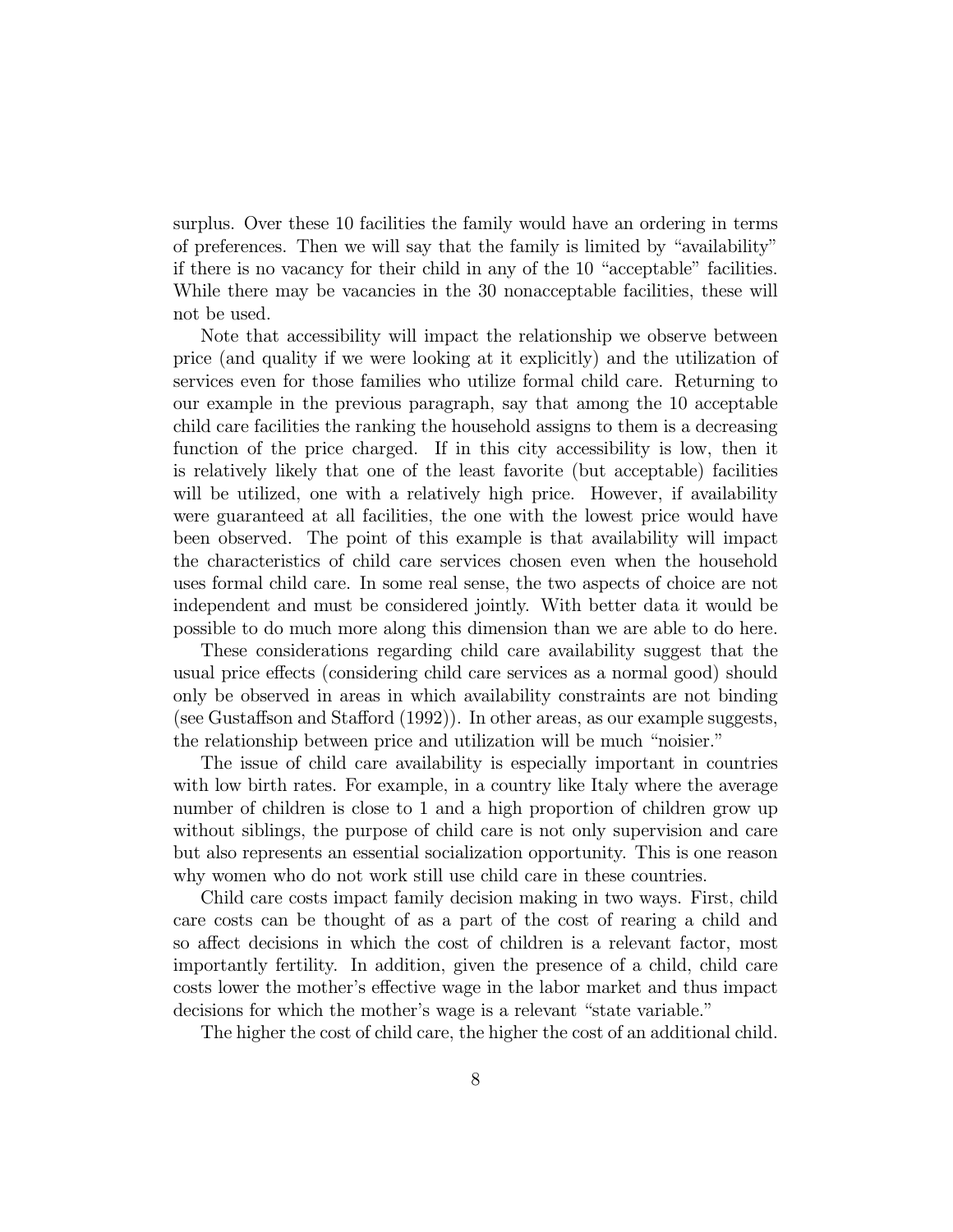This leads to the prediction that higher child care costs will tend to decrease fertility (Cigno (1991), Del Boca (2002), Ermisch (1989)). In most families mothers are the members of the families with the lowest potential earnings and hence are the "marginal" workers in the formal labor market.Once the fertility decision has been made the major impact of child care costs is on the wage of the working mother. Given that women are the principal caregivers in the household, the mother bases her decisions on the costs and benefits of working in the labor market and these will depend on her wage minus the cost per hour worked of child care. Increasing the cost of extra-family child care decreases her effective wage.

A decrease in her effective wage decreases the probability of participation in the labor market. If she is still participating a decline in her effective wage has two offsetting effects on the number of hours she will work. A decrease in the wage lowers the amount of family income, which has the effect of increasing the number of hours she will work in the market. But the decrease in the wage lowers the value of an extra hour spent in the labor market relative to the value of an extra hour spent at home. So the number of hours of work should decrease as the cost of child care increases. The effect of child care costs will be larger on women's participation because they may not be able to adjust their hours in the labor market to exactly equal their preferred number of hours of work.

# 4 The Child Care System in Italy

In Anglo-Saxon countries, where private provision and financing of child care prevails, the costs of child care are an important variable affecting the labor market participation decisions of women. In Italy (as well as in other countries predominately found in Europe), where there is a mixture of private and public-funded child care, the direct costs do not seem to be as significant of a determinant of usage and labor market participation of mothers. In the U.S. and U.K. there is very diverse set of child care arrangements, in terms of type and costs, from which to choose. This diversity, which offers a wider range of choices to parents, creates difficulties for the study of price responsiveness because of product heterogeneity and unmeasured quality differences in this market. In Italy, as in other European countries (such as Sweden), formal child care is judged to be of high quality and quality levels are set by the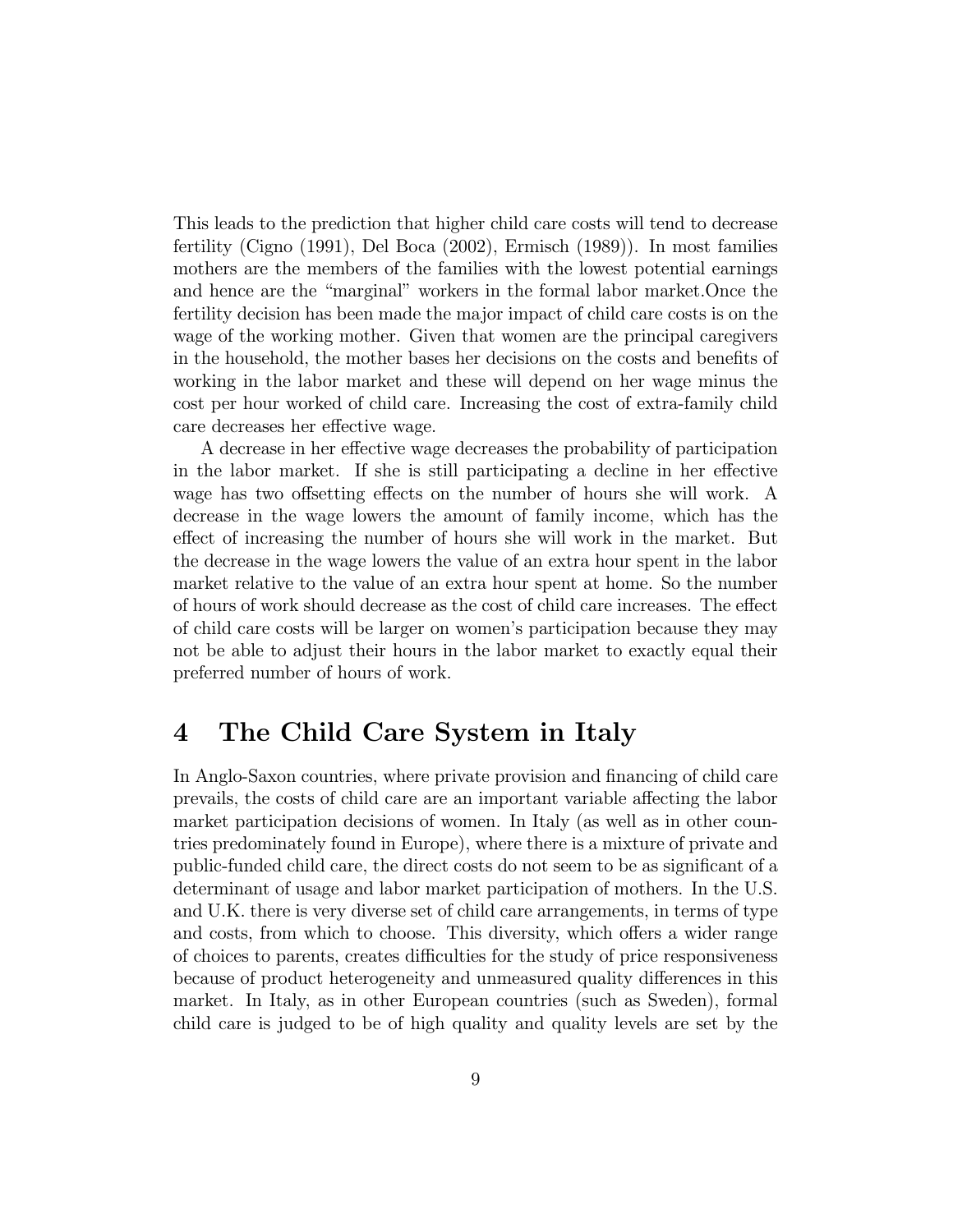federal government so that the problem of unmeasured quality differences in the child care market is of less concern. Finally while for market economies the problem of availability/accessibility is related to the ability/inability to pay the market price for the quality of child care parents want, in economies where public provision prevails the problem of availability is a result of inherent shortage of child care slots.

In Italy the price of public child care is very heterogenous across areas. The amount parents pay differs from one municipality to another because the structure of the subsidy and the number of spaces is set by the local government. Unlike private child care, the costs of public child care depend on family size, family income, and family composition.The cost of public child care is lower for larger families in all areas.

Important differences characterize public child care for children younger than 3 and for those 3 or older. First of all, the costs of child care for children less than 3 years of age are much higher on average than are the costs of child care for children 3 or older, both in public and private child care services (Bank of Italy, 1993) and for either part-time or full-time services.

Other differences concern the availability of public care. While public child care for children 3 or older has a utilization rate of 95 percent, child care for children younger than 3 is used only by 6 per cent of the population of children (OECD Employment Outlook, 2001). Because of this we focus mainly on child care for children less than 3 years of age, which is crucial if mothers of young children are to participate in the labor market.

The child care system for younger children is rationed in two ways. On one hand, the number of places available in the public sector are extremely limited. Moreover, the hours of public child care availability are rigidly set and have a limit of 7 hours a day. The child care for children 3-5 is rationed only in terms of the number of hours available.

Given this characteristic of the public child care system, it is not possible to accommodate full-time work schedules of both parents with the exclusive use of public child care.<sup>5</sup> This rigidity in hours of service has negatively affected the growth in labor market participation of mothers with young children. The rate of growth in this statistic has been much lower over the past few decades in Italy than in other developed market economies.

<sup>5</sup>Full-time employment typically necessitates that the employee be away from the home for approximately 9 hours per day, ignoring commuting time.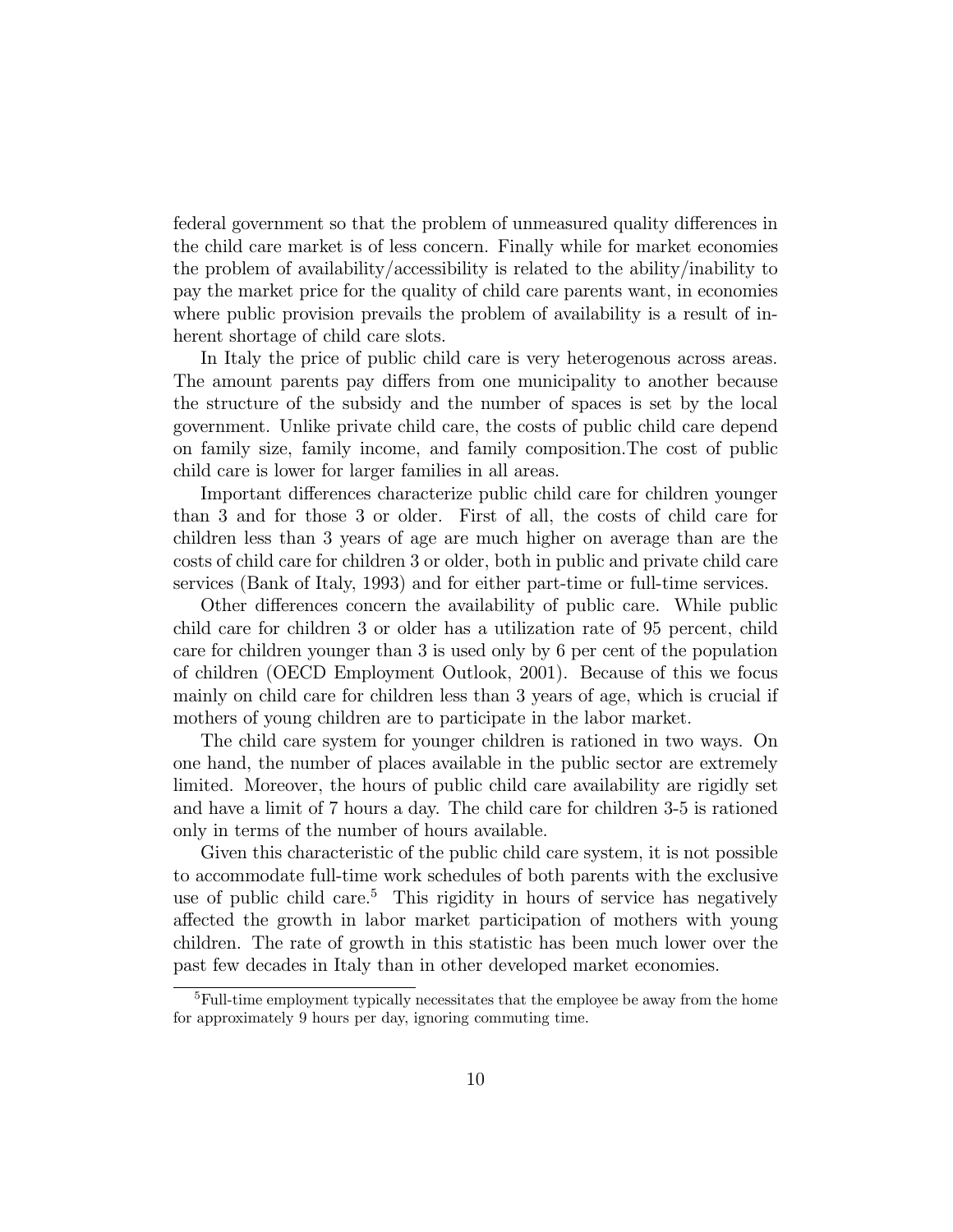While the availability of child care for children three and older is very uniform across regions, this is not the case for children under three. There are marked differences across regions. The proportion of children less than three years of age in public child care is around 20 percent in some areas of the North and only 1-2 percent in most Southern areas (this ratio is the number of places available divided by the population 0-3 years of age). Not coincidently, in the Northern areas the labor market participation rate of mothers is about 42 percent while in the Southern regions it is about 23 percent (ISTAT 1998).

Different accessibility rates have created a situation of more severe rationing of public child care in some areas of the county, especially in the South of Italy. In these areas women find it difficult to find a job in the formal labor market and are unemployed or work in the underground economy. Child care for young children is therefore rationed in two ways: (1) in the number of places available (fifty per cent of children on average are not accepted in the public care); and (2) in the hours of care offered (from a maximum of 7 on average in public child care to around 9-10 in private child care).

Given the existence of these two types of rationing many methodological problems arise: the price of public care (and the probability of obtaining a slot) depends on several family characteristics (income, marital status), but also on the characteristics of other households applying for a place in child care in the same area. Hours of work and child care type have to be chosen simultaneously.

In order to illustrate the impact of child care characteristics on women's labor market participation, in the next section we look at a simple model of the mother's decision to work and use child care.

# 5 Formal and Informal Childcare and the Employment Decision

To keep things extremely simple, and because the vast majority of employed mothers work at full time jobs in Italy, we will examine only the choice to work full-time or not. We shall also simplify along the child care dimension as well, in that we will assume that formal child care is utilized "full-time" if it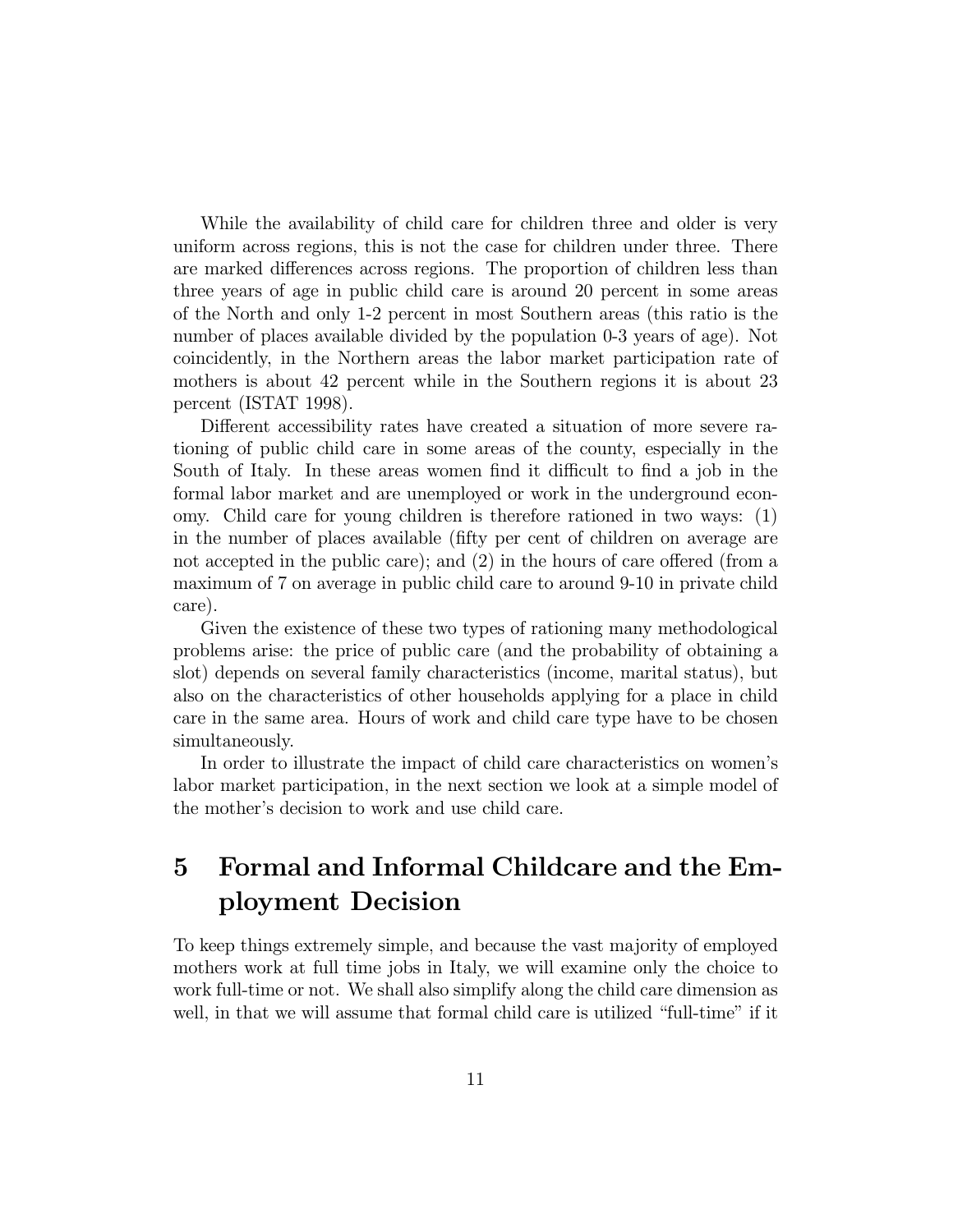is used at all. Furthermore, we shall simply assume that informal services are used if a woman is employed and there is a difference between the number of hours of employment and the number of hours of formal child care provided. If informal child care is utilized when the woman is not employed we will miss that; in our framework, there could be a desire for such child care as a way to increase the amount of the mother's leisure time or because the mother values the socialization and instruction her child(ren) receive at the childcare facility.

In line with the preferences assumed above, let the household's utility be given by

$$
U(C, L, d_{CC}) = \alpha \ln L + (1 - \alpha) \ln C + \xi d_{CC},
$$

where  $d_{CC} = 1$  if the child is enrolled in formal child care and  $\xi$  is the valuation of this event, which may take any value on the real line. As above, consumption is given by

$$
C = Y + w(T - H) - M_{CC},
$$

where  $M_{CC}$  denotes the monetary cost of childcare and H denotes the "standard" hours of work associated with full time employment. We set  $H = 40$ . Assuming that full time formal child care supplies  $\tau = 35$  hours of service, the monetary costs of childcare are given by

$$
M_{CC} = d_{CC}\pi_F \tau + d_E \{ d_{CC}\pi_I (H - \tau) + (1 - d_{CC})\pi_I H \},\
$$

where  $\pi_F$  denotes the hourly cost of formal child care,  $\pi_I$  denotes the hourly price in the informal sector, and  $d_E$  is an indicator variable that takes the value 1 if the mother is employed.

As we discussed above, an important real world limitation of the Italian child care system is the relatively small number of available slots. To take this into account in a crude way necessitates that we view the availability of formal child care as probabilistic. If we let  $Z$  denote demographic characteristics of the household that are formal and informal determinants of the mother's probability of obtaining a childcare slot, then we denote the probability that formal child care is in the choice set of the mother by  $\delta(Z)$ .

We can now set up the discrete choice problem that the mother faces at a point in time. Let X denote a set of exogenous characteristics that affect the mother's chances of obtaining a job offer, and let the probability of receiving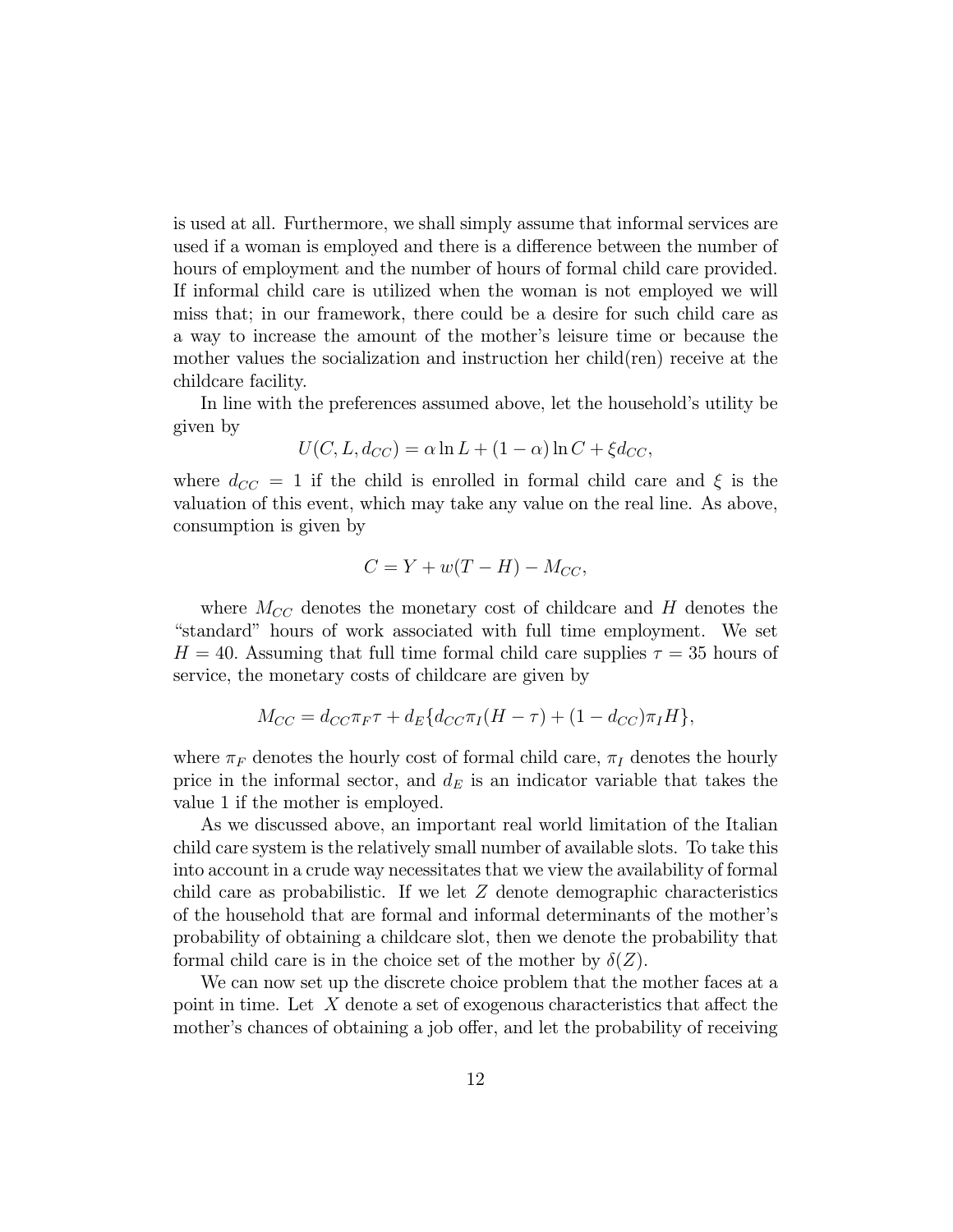an offer be given by  $\theta(X)$ . Begin by assuming that she has access to a full time job offer of  $w$  and that the cost of "informal" care for the children is  $\pi_I$ . If she has access to child care (so  $d_A = 1$ ), then her choices and their associated values are as follows:

Work 
$$
(d_E)
$$
 CC  $(d_{CC})$   
\n0 0  
\n1 0  
\n $\alpha \ln(T) + (1 - \alpha) \ln(Y)$   
\n1 0  
\n $\alpha \ln(T - H) + (1 - \alpha) \ln(Y + (w - \pi_I)H)$   
\n0 1  
\n $\alpha \ln(T) + (1 - \alpha) \ln(Y - \pi_F \tau) + \xi$   
\n1 1  $\alpha \ln(T - H) + (1 - \alpha) \ln(Y + wH - \pi_F \tau - \pi_I (H - \tau)) + \xi$ 

We can summarize the value of the various choices by the expressions  $V(d_E, d_{CC}|w, Y, \pi_I, \xi)$ , where the other arguments  $(T, H, \tau, \pi_F)$  are supressed for simplicity and because they are assumed to be constant in the population. We let the distribution of wage offers to mothers with productivity characteristics Q be denoted by  $G(w|Q)$  with associated (conditional) density  $g(w|Q)$ .

Consider the case in which we observe the woman at a job and using formal child care services. In this case we know that  $w > 0$ , that is, she received a positive wage offer, and  $d_A = 1$ , that is, she was granted access to formal child care services. Given these conditions, we know that the probability that the household chooses  $(d_E = 1, d_{CC} = 1)$  is given by

$$
p(d_E = 1, d_{CC} = 1|w, Y, \pi_I, \xi) =
$$
  
\n
$$
P(V(1, 1|S) - V(1, 0|S) > 0, V(1, 1|S) - V(0, 1|S) > 0, V(1, 1|S) - V(0, 0|S) > 0)
$$
  
\n
$$
\times \theta(X) \times \delta(Z)
$$
  
\n
$$
= P((1 - \alpha)(\ln(Y + wH - \pi_F \tau - \pi_I(H - \tau)) - \ln(Y + (w - \pi_I)H)) + \xi > 0,
$$
  
\n
$$
\alpha(\ln(T - H) - \ln(T)) + (1 - \alpha)(\ln(Y + wH - \pi_F \tau - \pi_I(H - \tau)) - \ln(Y - \pi_F \tau)) > 0,
$$
  
\n
$$
\alpha(\ln(T - H) - \ln(T)) + (1 - \alpha)(\ln(Y + wH - \pi_F \tau - \pi_I(H - \tau)) - \ln(Y)) + \xi > 0)
$$
  
\n
$$
\times \theta(X) \times \delta(Z).
$$

We note the following features of this expression. Assume that the parameter  $\alpha$  is fixed in the population, but that  $\pi_I$ , w, and  $\xi$  are random, with each taking values on the positive real line  $(0, \infty)$ . Then in terms of the difference  $V(1, 1|w, Y, \pi_I, \xi) - V(1, 0|w, Y, \pi_I, \xi)$ , there are always combinations of  $(\pi_I, \xi)$  for which this difference is positive. In terms of the difference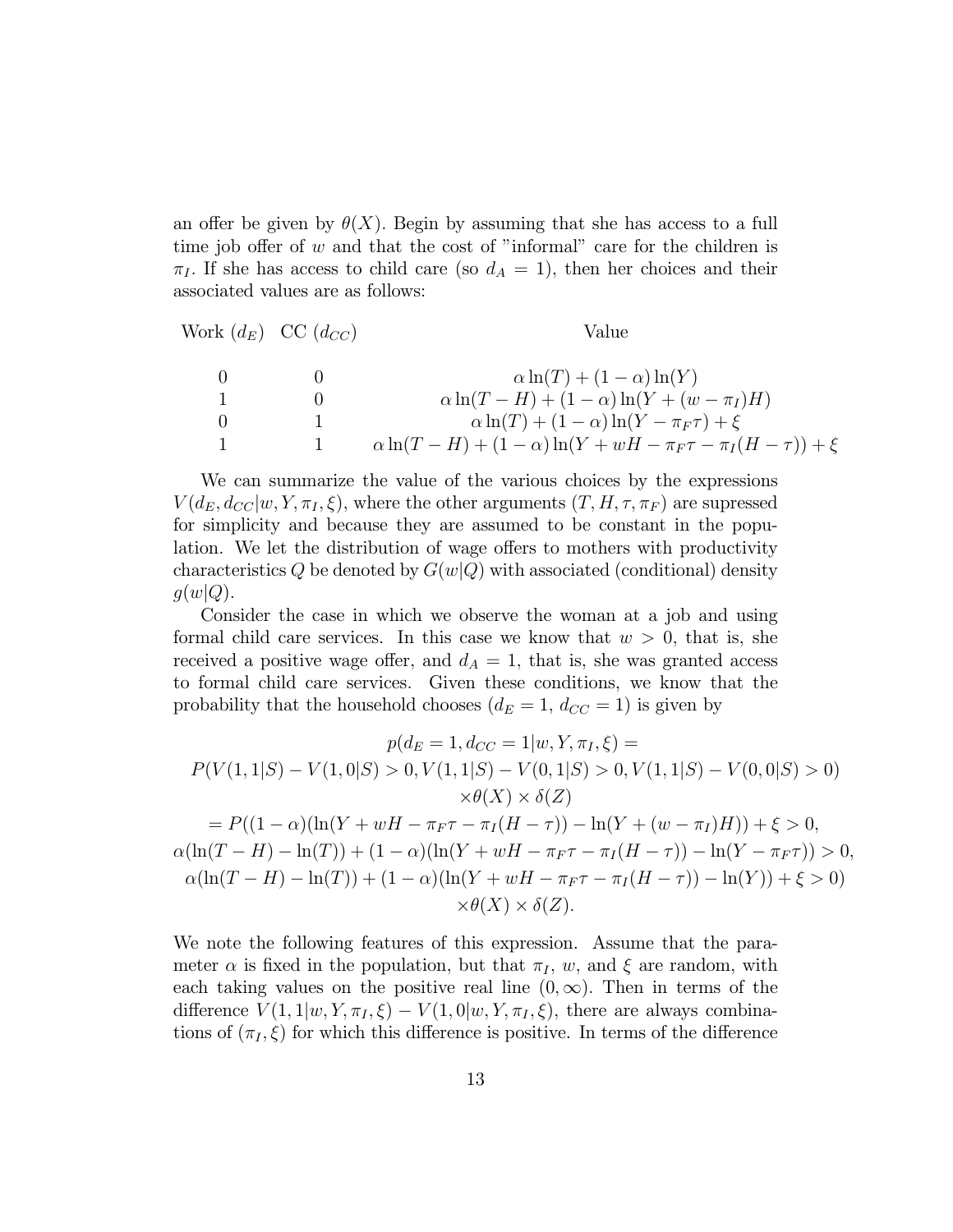$V(1, 1|w, Y, \pi_I, \xi) - V(0, 1|w, Y, \pi_I, \xi)$ , the term  $\xi$  cancels since formal child care is received under either alternative. For a sufficiently high value of  $w$ and high value of  $\pi_I$  this expression can be positive. Finally, in terms of  $V(1, 1|w, Y, \pi_I, \xi) - V(0, 0|w, Y, \pi_I, \xi)$ , this difference can be positive given relatively large values of w, high values of  $\xi$ , and low values of  $\pi_I$ . Of course, the fact that any given difference can be positive for certain combinations of  $(w, \xi, \pi_I)$  does not mean that there exists values of these random variables for which all inequalities are simultaneously satisfied. We will investigate this issue through the use of simulation methods below.

When we observe a household in which the mother is not employed and/or is not using formal child care services, we don't know whether this is due to the fact that all options are available to the household (i.e., both work and formal child care services) and the particular outcome observed yields the highest value in the choice set with four possibilities, or whether it is attributable to the choice set being "restricted." Consider the case in which the mother is employed but does not use formal child care. By the fact that she is employed, we know that a job was available to her. That she does not use formal child care is due to the fact that it is available to her but its use does not yield as high a value as does using informal care or the fact that she would use it if available but it is not. Then we write the probability

$$
p(d_E = 1, d_{CC} = 0|w, Y, \pi_I, \xi) =
$$
  
\n
$$
P(V(1, 0|S) - V(1, 1|S) > 0, V(1, 0|S) - V(0, 1|S) > 0, V(1, 0|S) - V(0, 0|S) > 0)
$$
  
\n
$$
\times \theta(X) \times \delta(Z)
$$
  
\n
$$
+ P(V(1, 0|S) - V(0, 0|S) > 0) \times \theta(X) \times (1 - \delta(Z)),
$$

where the second and third lines of the expression give the probability that the option  $(1,0)$  is the best in the four element choice set multiplied by the probability that the household faced that choice set and the last line is the probability that  $(1, 0)$  was superior to  $(0, 0)$  times the probability that the household faced the two element choice set containing  $\{(1,0), (0, 0)\}.$ 

The probability that the mother does not work but does utilize formal child care is expressed in a similar manner. In this case the mother has the option of formal child care clearly, but we do not know whether she had a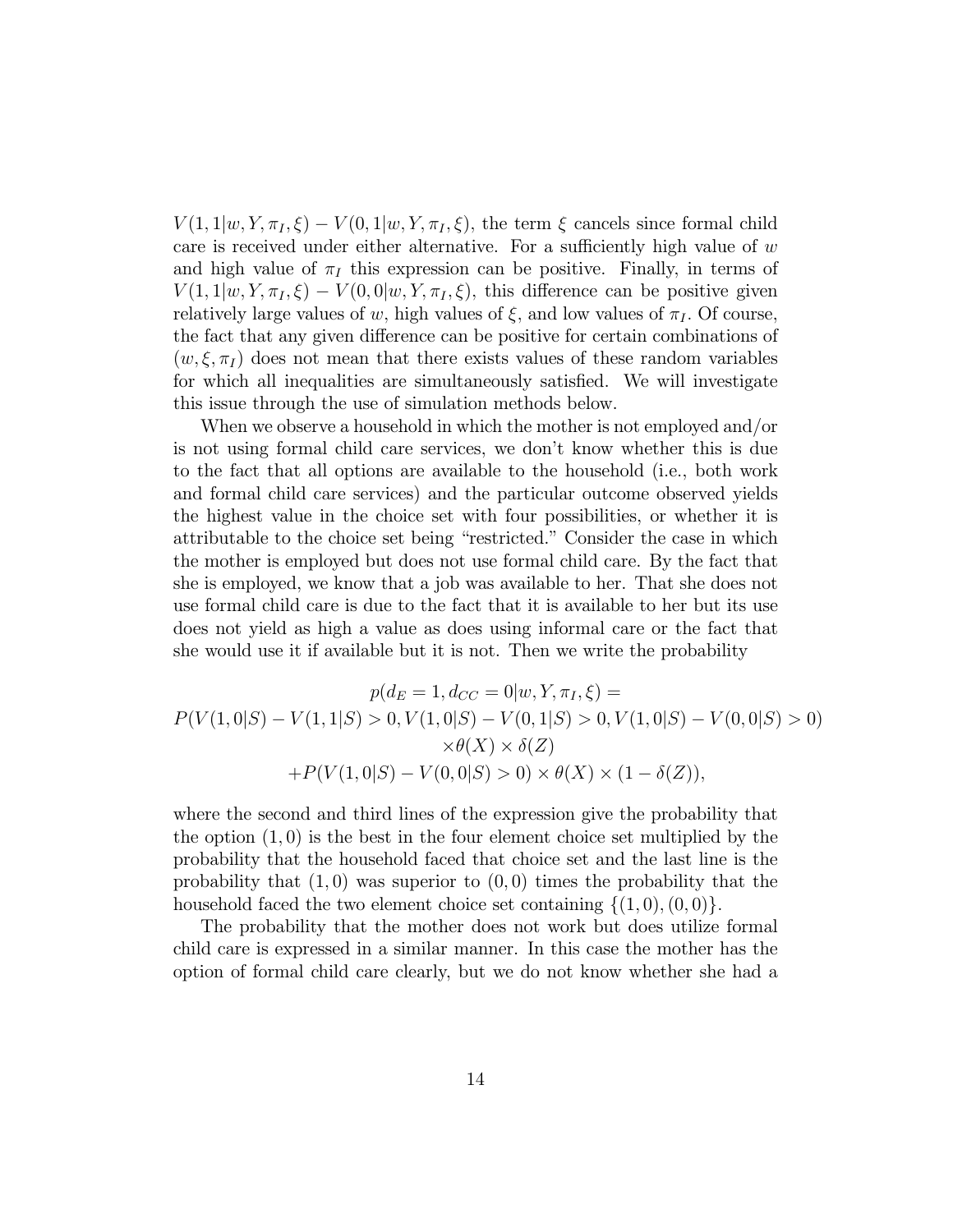job offer or not. The probability of this event is

$$
p(d_E = 0, d_{CC} = 1|w, Y, \pi_I, \xi) =
$$
  
\n
$$
P(V(0, 1|S) - V(1, 1|S) > 0, V(0, 1|S) - V(1, 0|S) > 0, V(0, 1|S) - V(0, 0|S) > 0)
$$
  
\n
$$
\times \theta(X) \times \delta(Z)
$$
  
\n
$$
+ P(V(0, 1|S) - V(0, 0|S) > 0) \times (1 - \theta(X)) \times \delta(Z).
$$

The situation in which the mother does not work and does not use formal child care, which is the most frequently observed of the four outcomes in the data, has the most complicated expression for its probability since it could have been selected from any of four distinct choice sets. The probability is

$$
p(d_E = 0, d_{CC} = 0|w, Y, \pi_I, \xi) =
$$
  
\n
$$
P(V(0,0|S) - V(1,1|S) > 0, V(0,0|S) - V(1,0|S) > 0, V(0,0|S) - V(0,1|S) > 0)
$$
  
\n
$$
\times \theta(X) \times \delta(Z)
$$
  
\n
$$
+ P(V(0,0|S) - V(0,1|S) > 0) \times (1 - \theta(X)) \times \delta(Z)
$$
  
\n
$$
+ P(V(0,0|S) - V(1,0|S) > 0) \times \theta(X) \times (1 - \delta(Z))
$$
  
\n
$$
+ (1 - \theta(X)) \times (1 - \delta(Z)),
$$

where the last line is the probability that no job or child care slot was availability - in this case, the outcome  $(0, 0)$  is the default.

As promised above, we now provide some simulation evidence regarding the performance of this model. To keep things simple, we will assume that the probabilities of receiving a job offer, the probability of having access to child care, and the wage offer distributions are fixed in the population at the common values  $\theta$ ,  $\delta$ , and G. We assume that G is lognormally distributed with parameters such that the logarithm of the wage distribution has mean 1.5 and standard deviation .5. We assume that the probability of having a child care slot available to a family,  $\delta$ , is .7, and the probability of having access to a job,  $\theta$ , is .6. The preference weight given to the woman's time in the household,  $\alpha$ , is set at .4. The woman is assumed to have a weekly time endowment of  $T = 90$ , and other family income is set at  $Y = 500$ . If the woman accepts employment, she must supply exactly  $H = 40$  hours at the job, and if her child participates in formal child care they spend  $\tau = 35$  hours a week in the program. If the mother is employed and the child participates in formal child care, it is assumed that the child is in formal child care while the mother is working.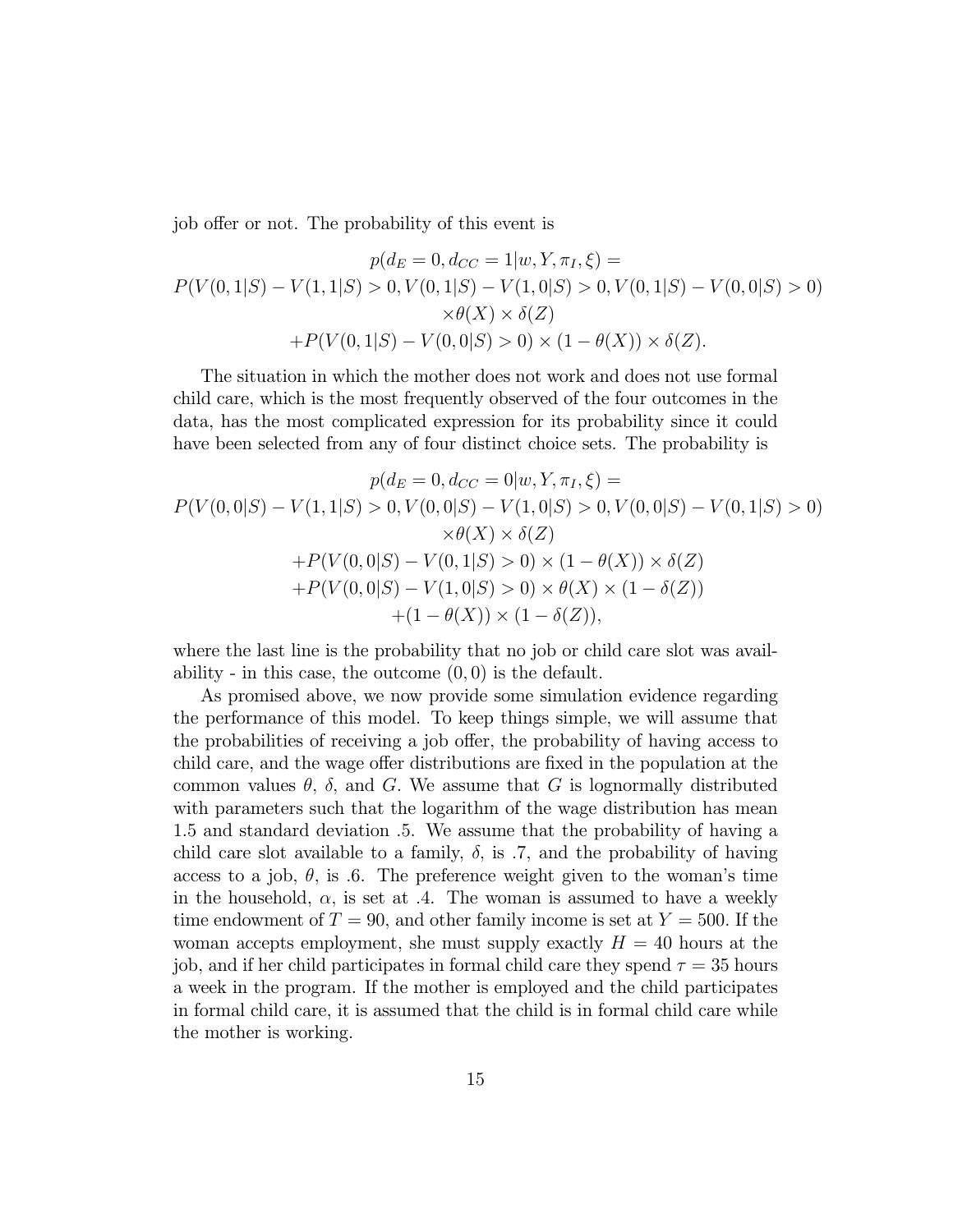The other random variables in the model in addition to the wage offer (if there is one) are the costs of informal child care,  $\pi_I$ , and the valuation of having the child participate in a formal child care program,  $\xi$ . We assume that both are lognormally distributed in the population. The ln of  $\pi_I$  has mean -.3 and standard deviation 1. The ln of  $\xi$  has mean -2 and standard deviation 1.

We simulated choice probabilities by drawing 200 pseudo random draws for each of the random variables  $(w, \pi_I, \xi)$ . Using each of the 8 million combinations of these draws we first computed the optimal choice assuming that jobs and child care slots were available in all cases - that is, the full choice set of four options was present. We then drew other pseudo random variables for each case to determine the individual's "actual" choice set for this combination of the draws of  $(w, \pi_I, \xi)$ . Given the outcomes of these draws we redefined the choice set and determined the best choice within it. We then computed population averages of choices in the restricted and the unrestricted regimes.

The proportions appear in Table 2. We look first at the case without rationing. We see that the probability that a family with these characteristics would be using formal child care and have the mother at work is .45. The probability that the mother would be employed but the child would not be in formal child care is .07, so that the overall employment probability is about .52, with more than 80 percent of working mothers using formal child care. The probability of using formal child care and not working is .18, so that the proportion of families using formal child that have the mother employed is .72. The proportion of families in which the mother neither works nor has a job is .29.

The situation changes dramatically when rationing is added. The most severely impacted choice is that involving both being employed and using formal child care, since that is subject to rationing in both the labor market and the formal child care sector (which for simplicity we have assumed operate independently). The probability of having both choices available is only .42 (.6  $\times$  .7). Accordingly, we see that the probability of working and using child care is reduced from .45 to .19.

The "double rationing" has especially interesting implications for the choices  $(1,0)$  and  $(0,1)$ . For example, for some combinations of the draws  $(w, \pi_I, \xi)$  the preferred choice of the household would be  $(1, 0)$  when all choices were available. When a job is not available, however, this choice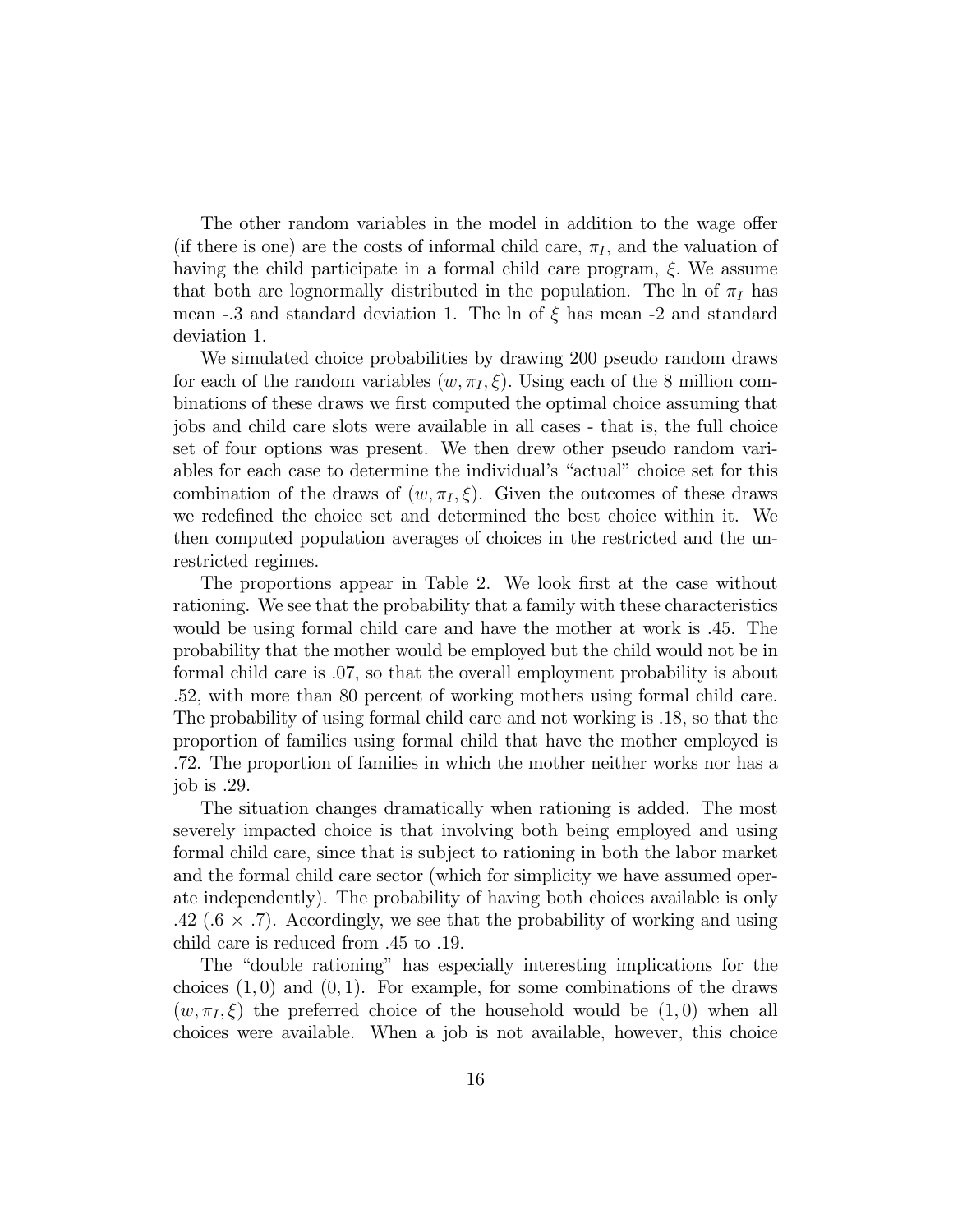is not available and the household must make another. This lowers the likelihood of observing (1, 0). However, under rationing in some cases the preferred choice would have been something other than  $(1, 0)$  - like  $(1, 1)$  say - would be induced to choose  $(1,0)$  in their restricted choice set. Thus rationing can only reduce the probability of observing  $(1, 1)$ , can only increase the probability of observing  $(0, 0)$ , but the net effects on the likelihood of observing the "mixed" cases  $(1,0)$  or  $(0,1)$  would seem to be ambiguous. In the example here we see that both have increased, with the probability that the household would have the woman working and the child not in formal child care changing from .073 to .095. The probability of observing child care but not employment also increases from .183 to .216.

The purpose of this section has been to outline a model that is capable of providing a link between formal child care and employment decisions. The model could be used to carry out policy simulations through manipulation of some of the parameters, especially the rationing probabilities  $\delta$  and  $\theta$ . We intend to pursue the estimation of this model in the future, but for now we simply use it to motivate the more descriptive empirical analysis performed in the following section that investigates the link between these two choices.

## 6 Methods and Data

The data used in this section combine information from Italian datasets, the SHIW and the Multiscopo survey, the first containing information on income and earnings and the second containing information on child care use, costs, hours of service and type of child care, i.e. formal (public and private) and informal. In order to merge these two datasets, we employ a statistical matching method which consists in imputing income and earnings variables of an individual from the SHIW to an identical individual from the Multiscopo (see Del Boca, Locatelli and Vuri (2004) for the details on the matching procedure).

To be included in the sample used for estimation, households had to contain married adults with the youngest child under three years of age. Only 7 per cent of married couples in have the youngest child in this age range.This small percentage is a result of the low fertility rate in Italy (see Del Boca (2002) for an econometric analysis of the fertility decision in the Italian context). The geographic distribution of our final sample has 33.9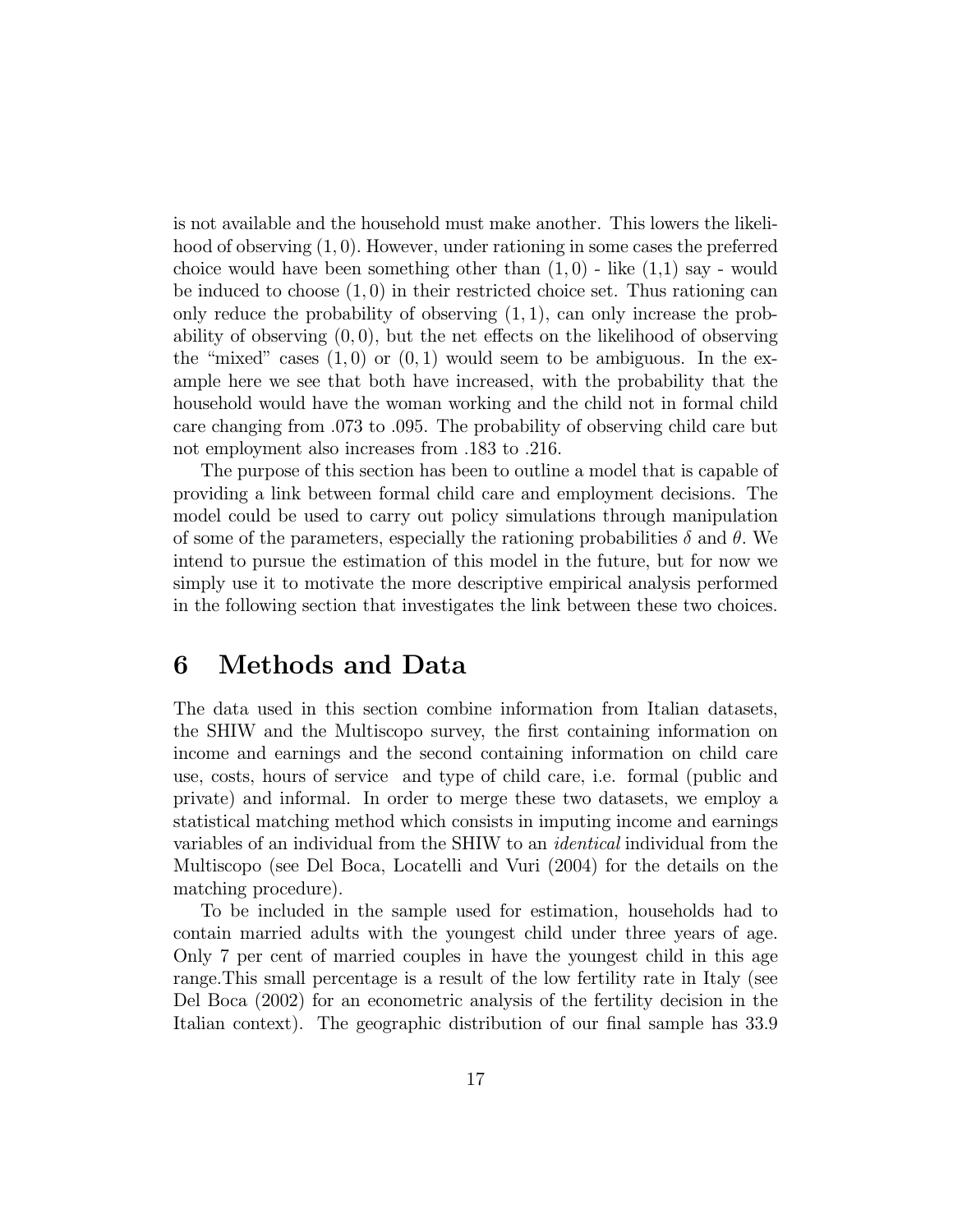percent of households from the South, 12.8 from the Islands, 16.9 percent from the Central section, 19.3 percent from the Northwest, and 17.0 percent from the Northeast. In terms of labor market participation rates of the wives and mothers, 44.1 percent of the sample works (almost twice the the national figure).

Regarding child care utilization, we note that both formal child care (which includes public and private child care provided by schools) and informal child care (provided by relatives or friends or baby-sitter) are reported. However, the Multiscopo survey does not give information neither on the costs of the informal child care nor on the number of hours used, therefore we focus on the use of public and private services. Among families with children less than three years of age, 20.5 percent of households use child care.<sup>6</sup> Of the working mothers, around 28 percent use formal child care, while only 14 percent of the not working mothers use formal child care.

Table 3 shows child care usage patterns of mothers by employment status. These data indicate that there is a nonnegligible number of women who do not work but use child care. There is greater use of informal child care by women working full-time than by women working part-time. This could be due to the fact than women working full time need additional time relative to the formal child care hours.

The fact that the use public and private child care is relatively low (in comparison to U.S. figures, for example) indicates the potential impact of the constraints presented by the high degree of rationing in access to public child care and the limited supply of both public and private child care slots. While the situation regarding private child care has changed somewhat during the intervening ten years, it remains true that there is an underprovision of formal child care services in general.

We use a bivariate probit model to jointly estimate the probability of working and using child care. Given previous results (Colombino and Del Boca (1990) that have shown a very low responsiveness of hours of work to all measured variables (given the prevalence of full time jobs in the labor market), we use participation instead of hours. The dependent variables are whether the wife is working at the time of the interview and whether or not

<sup>&</sup>lt;sup>6</sup>This figure seems to be higher than official numbers; however, it is so because it includes both public and private child care usage, while in official statistics only public child care percentages are reported.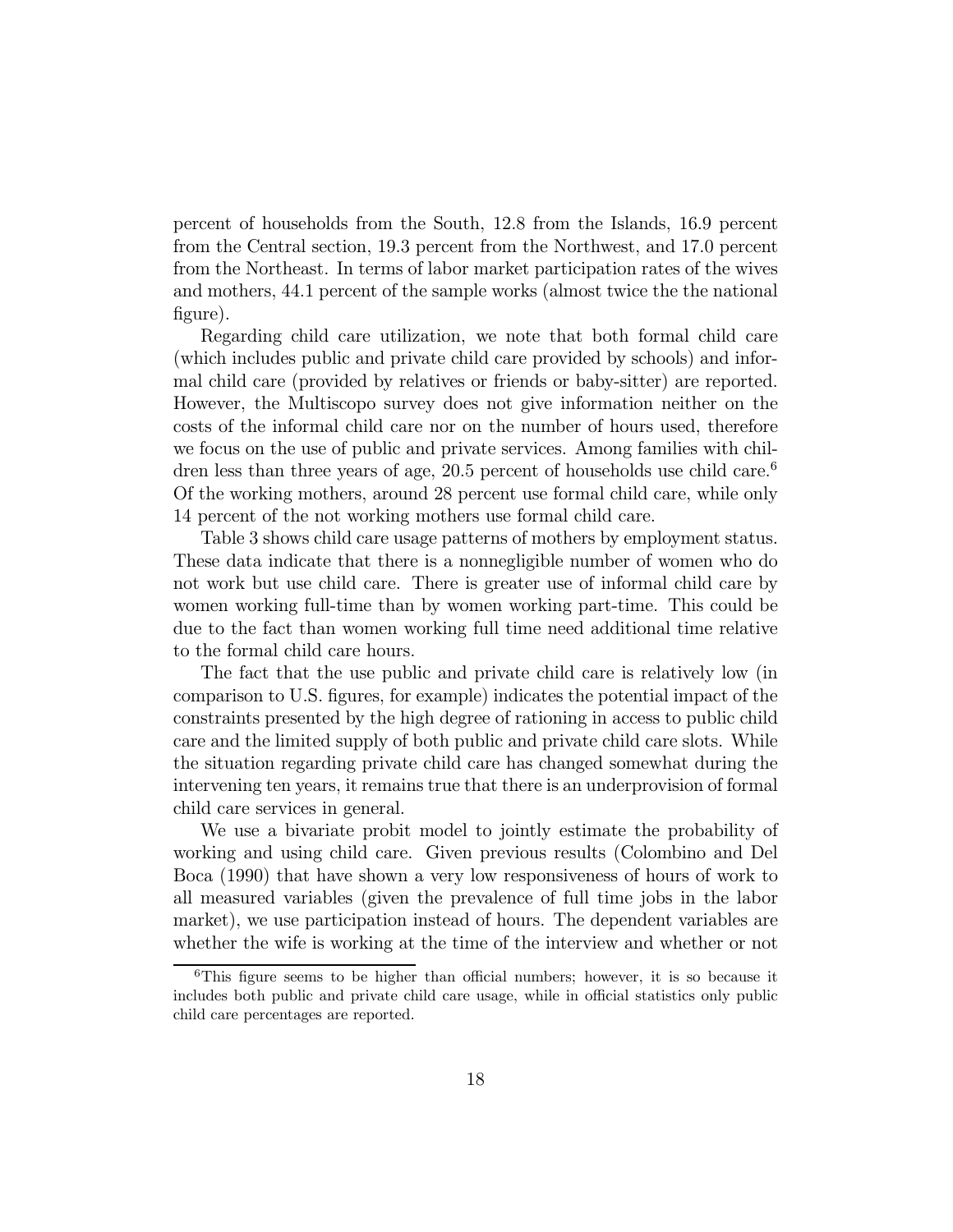and the household uses formal child care.

Descriptive statistics for the variables used in the estimation are reported in Table 4. The variables utilized in the analysis include:

Personal Characteristics: Wife's age, parents' schooling and family non labor income.

Family Support: even if we have information on informal child care use from relatives and friends, we prefer not to use it directly in the estimation since it is potentially endogenous. We'd rather prefer using a variable indicating whether one of the parents is still alive (as a proxy for potential informal child care). We also use a variable indicating whether the family has received tranfers from relatives during the year of the interview as a proxy for family financial support. Clearly this last measure may not be strictly exogenous with respect to the employment decision of the wife.

Child Care System: As an indicator of the characteristics of the child care system, we use the percentage of available slots of public and private child care across region (given 100 the total in Italy). To test for the relevance of the rationing in child care we use as a proxy a dummy variable (NW) indicating that the household is situated in one of the region in which the provision of child care (both public and private) is greatest (Emilia Romagna, Lombardia and Veneto, see Table 5).

Child care costs: the costs paid by households using school child care (either public or private).

Labor Market: As an indicator of the probability of locating a part-time job, we use the ratio of the number of part-time jobs to total employment in the region (see table 5). As an indicator of availability of job in the region, we use the regional unemployment rate.

## 7 Empirical Results

As discussed in the description of the child care system in Italy and given the model we have constructed, we can expect that the price of child care may not "significantly" influence its use since for many regions there is a rationing of spaces. Only for less rationed areas would a clear impact be expected. Conditional on other household characteristics, such as family non labor income, we will assess whether the costs of child care have a larger (negative) effect on its utilizations in regions where rationing of spaces is less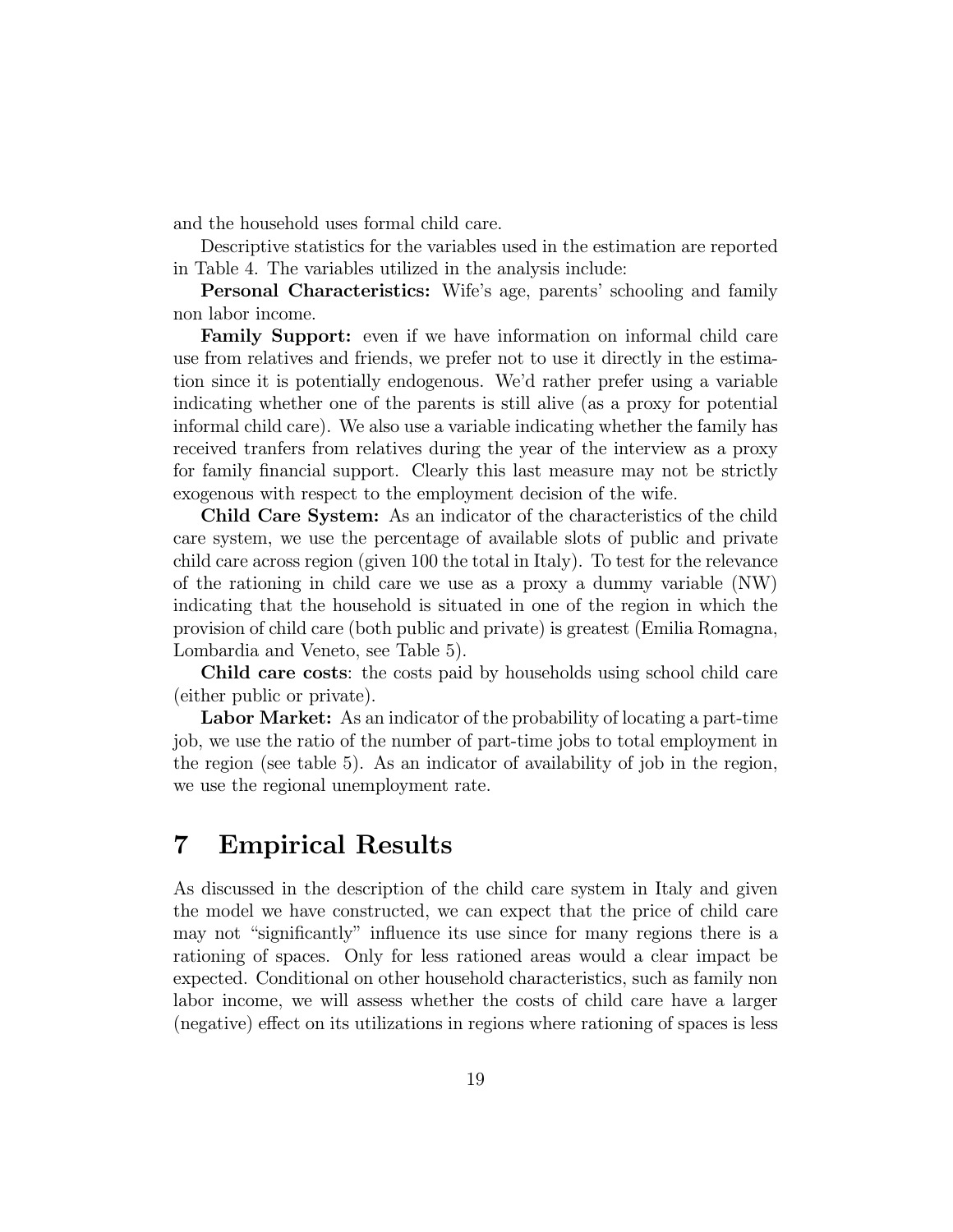severe.

One important problem that we face in estimation is the issue of the endogeneity of child care costs. Since we would like to consider the two equations as constituting a (partial) demand system for the household, naturally we would like to include the parameters that characterize the household choice set. These include the prices of child care, both public and private, as well as any limitations on the uses of these services by a specific household. Since we only have child care costs paid by the household, this is not primarily a measure of the price but instead measures utilization. To get around this endogeneity problem, we estimate the hourly child care costs equation from which to predict the child care costs potentially paid by all the households in the sample. The child care price regression is estimated using the appropriate correction for Heckman selection (see Heckman 1979). The results from the child care price equation, corrected for sample selection, are used to construct a predicted price of care for each mother in the sample.

Let the child care cost equation be:

$$
\pi_F = \alpha' D + \nu_F
$$

where  $\pi_F$  is observed only for those families using market child care, D is a vector of observed determinants and  $\nu_F$  represents unobserved variation.

It is assumed that the costs of child care will vary according to some family characteristics. Expenditures on child care are expected to be higher for those families with higher levels of unearned income (or receiving tranfers from their parents) reflecting variations in the quality of care. The presence of alternative caregivers in the household, as represented by having parents still alive, is expected to affect the availability of low-cost care and hence expenditures. Wife's and husband's years of schooling are expected to affect positively child care expenditures, since more schooling is often associated with higher labor earnings.<sup>7</sup> Finally, we use regional dummies which should capture differences in regulation and prices across regions. In order to identify the child care cost equation we use the ratio of the number of child care places available (for children under 3 years of age) to the number of children 3 years of age or less by area of residence in 1998. From the estimation of the child care equation, it turns out that regions in the South of Italy and Islands

<sup>7</sup>Household labor income is usually one of the criteria which determines the household child care expenditures.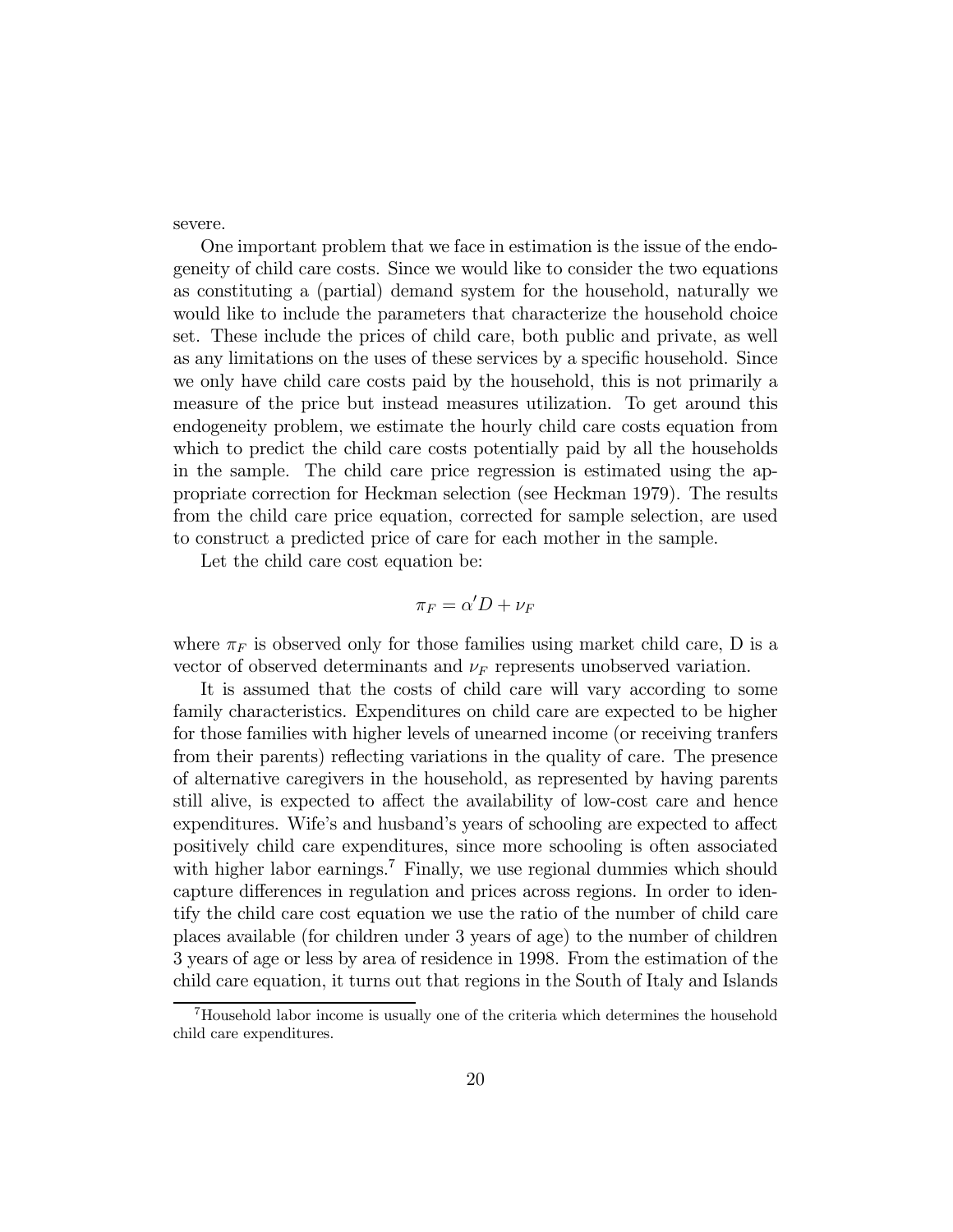have lower child care costs, while in the North East (which is the reachest part of Italy) child care costs tend to be higher with respect to the Centre and North West. Families with higher levels of unearned income pay significantly more for care, as expected. The presence of alternative caregivers, in particular grandparents decreases child care costs while parental schooling increases child care costs (but these effects are not significantly different from zero). The selection term of the child care price equation, which accounts for the possibility that those mothers who work and choose formal child care may face lower prices than the population as a whole, is negative but not significant. It means that the "amount" one pays for child care among those who do pay is not significantly affected by selectivity into the set of child care payers.

Table 6 presents the estimates from a specification in which child care costs (as a proxy for price) enter the labor market participation and the child care equations alone. In this case we see that the price of formal child care in the region does not have a significant impact on either choices. Instead, the regional unemployment rate has a negative and significant impact on participation and child care utilization decisions, while the other regional variable that indicates the availability of part-time jobs does not have a significant impact on both decisions. Households living in one of the three selected regions (i.e., NW= 1) have a higher probability of working and using child care, but both effects turn out to be not significant.

In terms of personal characteristics, we see that more highly educated women are more likely to work. Presumably, the main impact of higher education is on the market wage offer, so this finding is consistent with a wage effect. Instead, a husband with higher education discourages the wife participation to the labor market. Furthermore, highly educated parents are more likely to use formal child care. This result is also consistent with the fact that more highly-educated parents place greater value on the services provided by regulated child care settings (the opportunity for socialization with other children, relationship with teachers, etc.). Higher household non labor income is associated with lower female participation rates but also with increased utilization of child care, possibly arising from a higher level of demand for leisure free of child care burdens by mothers from wealthier households (however the coefficients are not statistically significant even if of the expected signs). Older mothers of young children are more likely to work probably because they invest more in human capital accumulation and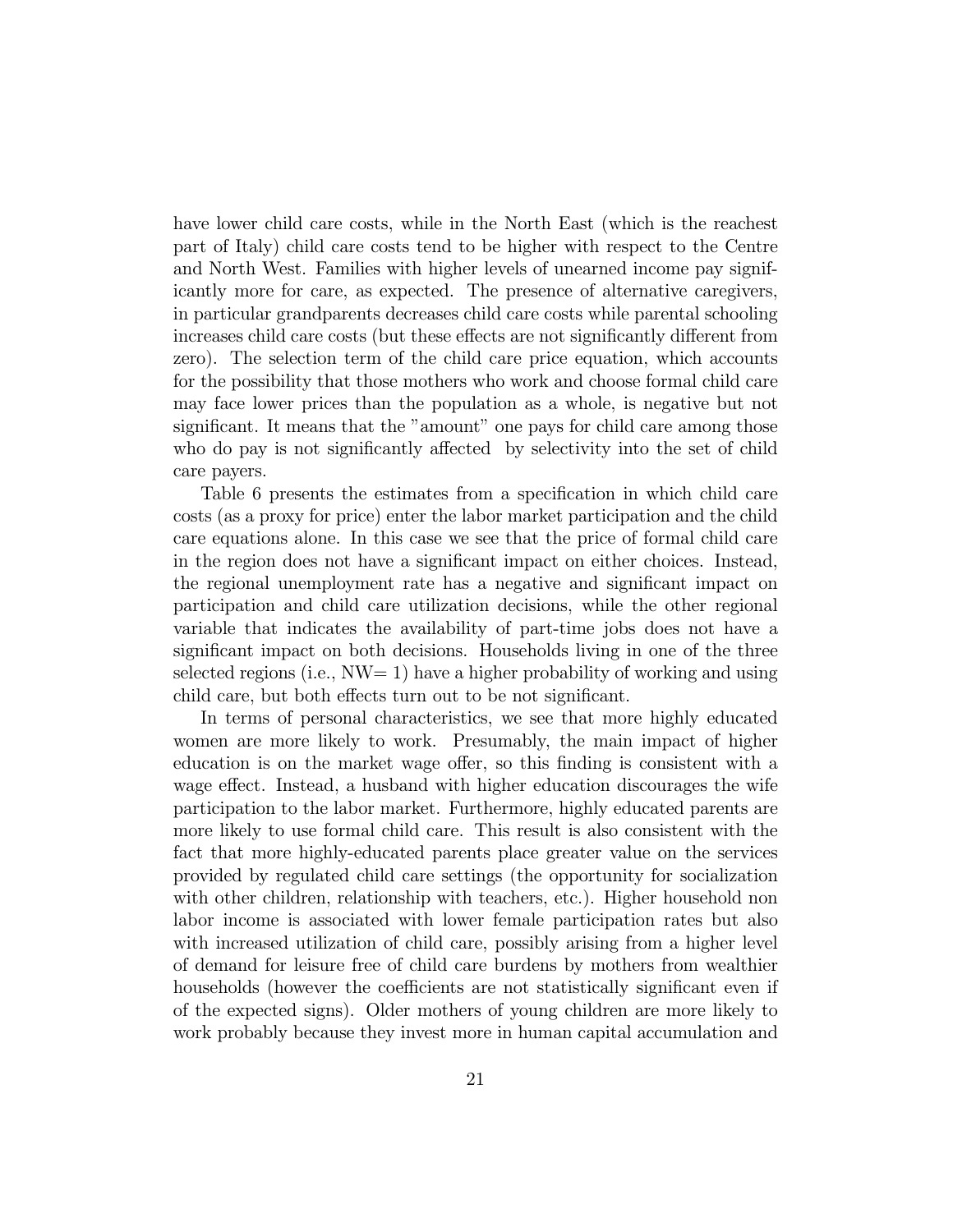have longer tenure if working.

Households in which the wife has at least one living parent have a higher probability of work and a lower probability of using formal child care, indicating that these households may be using parents as substitutes for formal child care. Those women receiving family transfers tend to use significantly more formal child care, which may indicate that such transfers are provided to help subsidize child care usage, but women seem also to work less, which suggests that transfers are used as substitutes for labor earnings.

Finally, the coefficient of correlation between the errors of the two equations is positive and strongly significant, thus indicating the simultaneity in the choices of female participation and use of market child care; demographic and household characteristics, rather than child care characteristics, mainly seem to affect child care decisions.

In Table 7 we reestimate the model after including an interaction term between regional child care cost and residence in the "high child care provision" areas (Emilia Romagna, Lombardia and Veneto). A likelihood ratio test indicates that this model is preferred with respect to the one without this interaction term. Most of the coefficient estimates are relatively similar across the two specifications with a few notable exceptions. The child care cost variable interacted with residence in the three region area has an associated coefficient on the probability of using formal child care that is negative and significant, whereas the "main effect" of child care costs continues to be insignificantly different from zero. This is consistent with our argument that the price matters only when rationing is not severe. Furthermore, the child care costs become relevant in the labor force participation equation, suggesting that higher costs stimulate female work (an income effect), but this effect is reversed and becomes negative in regions where the availability of care services is higher. Moreover, the "main effect" of living in the high availability region now becomes signficantly different from zero in both equations, showing that a higher availability of child care increases both the probability of working and using child care. This could indicate that the main reason that people living in these three regions have higher participation rates and utilization rates of child care is because supply is greater, a conclusion quite consistent with competitive market models.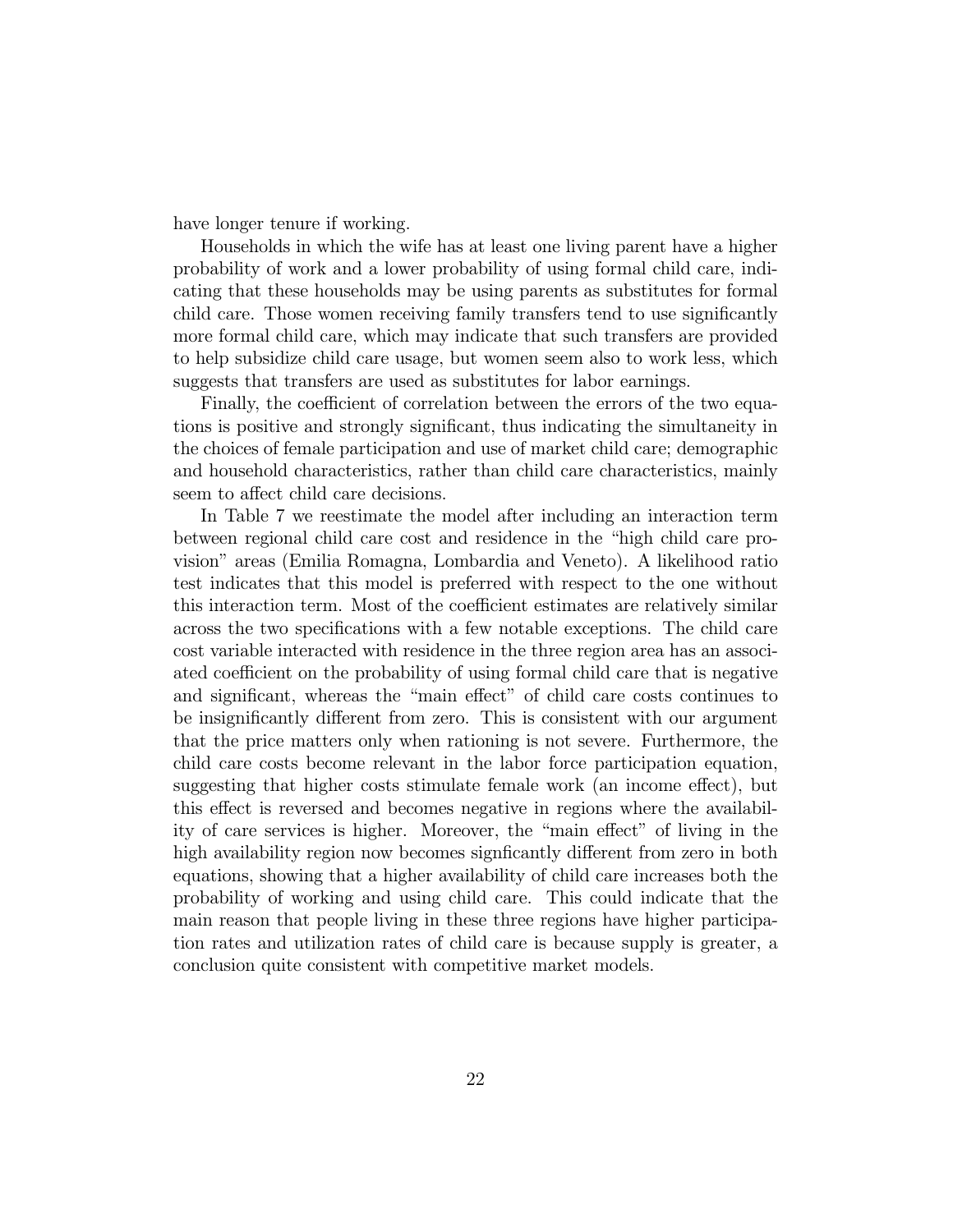## 8 Conclusion

In this paper we analyse the effect of child care system characteristics on women's labour supply decisions. The availability of affordable child care has been identified by policy makers and social scientists in most countries as one of the most important preconditions for high levels of married female participation in the labor market.

The characteristics of the Italian child care system are peculiar. While the quality of public child care is quite high in general, and fairly homogeneous across regions, availability is both limited and heterogenous (with respect to household characteristics such as income and area of residence).Child care, although partially subsidized, lacks both local availability and flexibility in the hours of service. Therefore it is hardly compatible with the full time employment opportunities supplied in the Italian labor market. Child care costs are subsidized to a different extent depending on the municipality. To analyze the effect of child care on mothers' labor market participation decisions in the Italian context we need to take into account the effect of rationing of services.

Our results indicate that labor force participation of women with children is affected by formal child care availability as well as the availability of informal child care. The availability of family support, both in the form of transfers and in the form of presence of parents both increase the probability of market work of mothers. Child care costs are significant only in areas where child care is not severely rationed.

The empirical results seem to indicate that policies which would reduce the financial burden on the Italian family by providing an expansion of the child care system as well as more flexible working hours choices could have a large positive impact on the labour market participation rate of mothers with young children.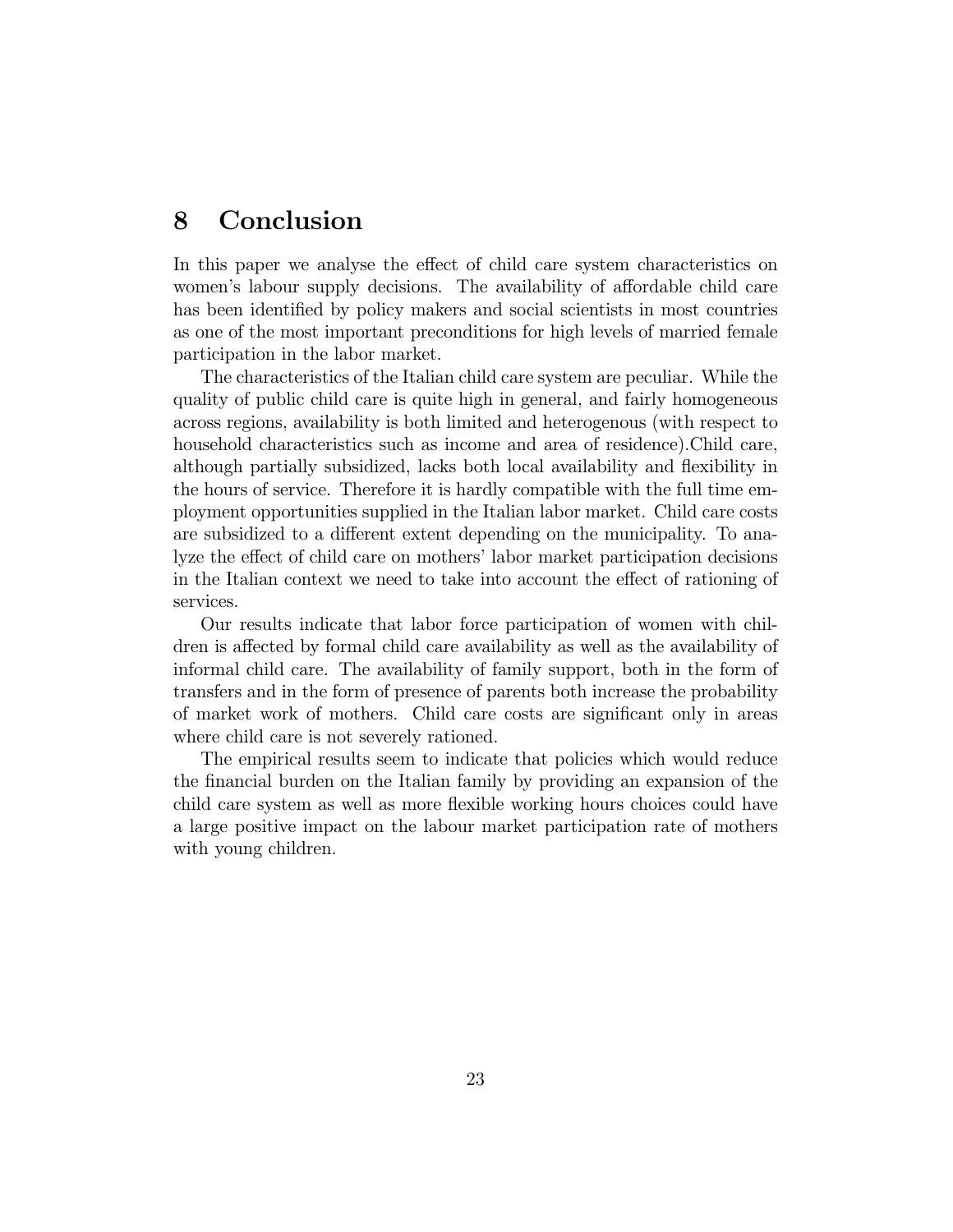#### Table 1 Effect of child care costs on mothers' labor supply

| Author                      |                 | Country Coefficient                    |
|-----------------------------|-----------------|----------------------------------------|
| Blau and Robins 1988        | US <sup>-</sup> | negative and significant               |
| Connelly 1992               | US <sup>-</sup> | negative and significant               |
| Ribar 1992                  | US <sup>-</sup> | negative and significant               |
| Jenkins and Symons 1995     | UK              | negative and significant               |
| Powell 1997                 | Canada          | negative and significant               |
| Gustafsson and Stafford1992 | Sweden          | significant only in areas not rationed |
| Del Boca 1993               | Italy           | significant only on part time          |
| Chiuri 1999                 | Italy           | non significant                        |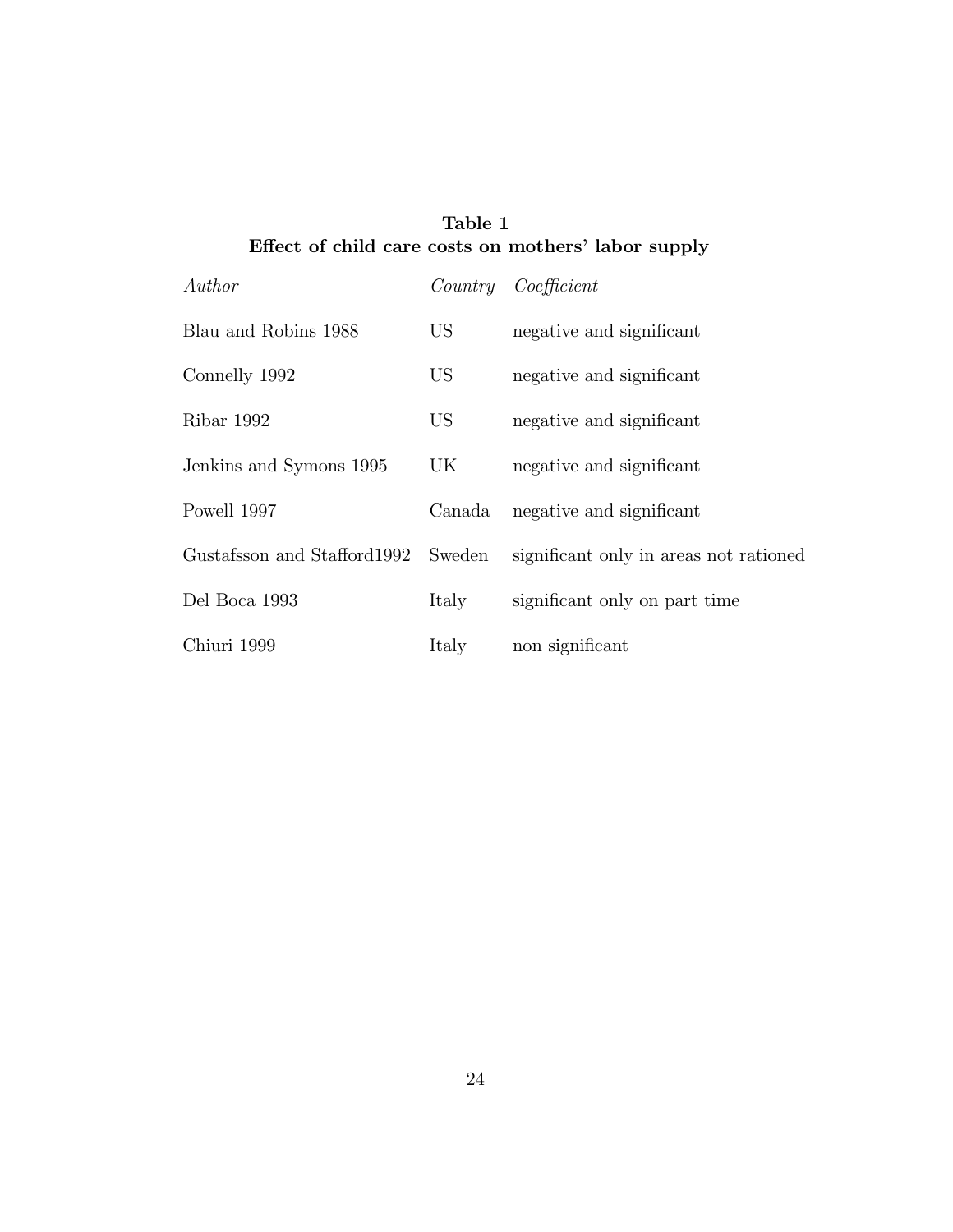#### Table 2 Simulated Probabilities with and without Rationing

Choice No Rationing Rationing

| (1, 1) | .454 | .191 |
|--------|------|------|
| (1,0)  | .073 | .095 |
| (0,1)  | .183 | .216 |
| (0.0)  | .289 | .499 |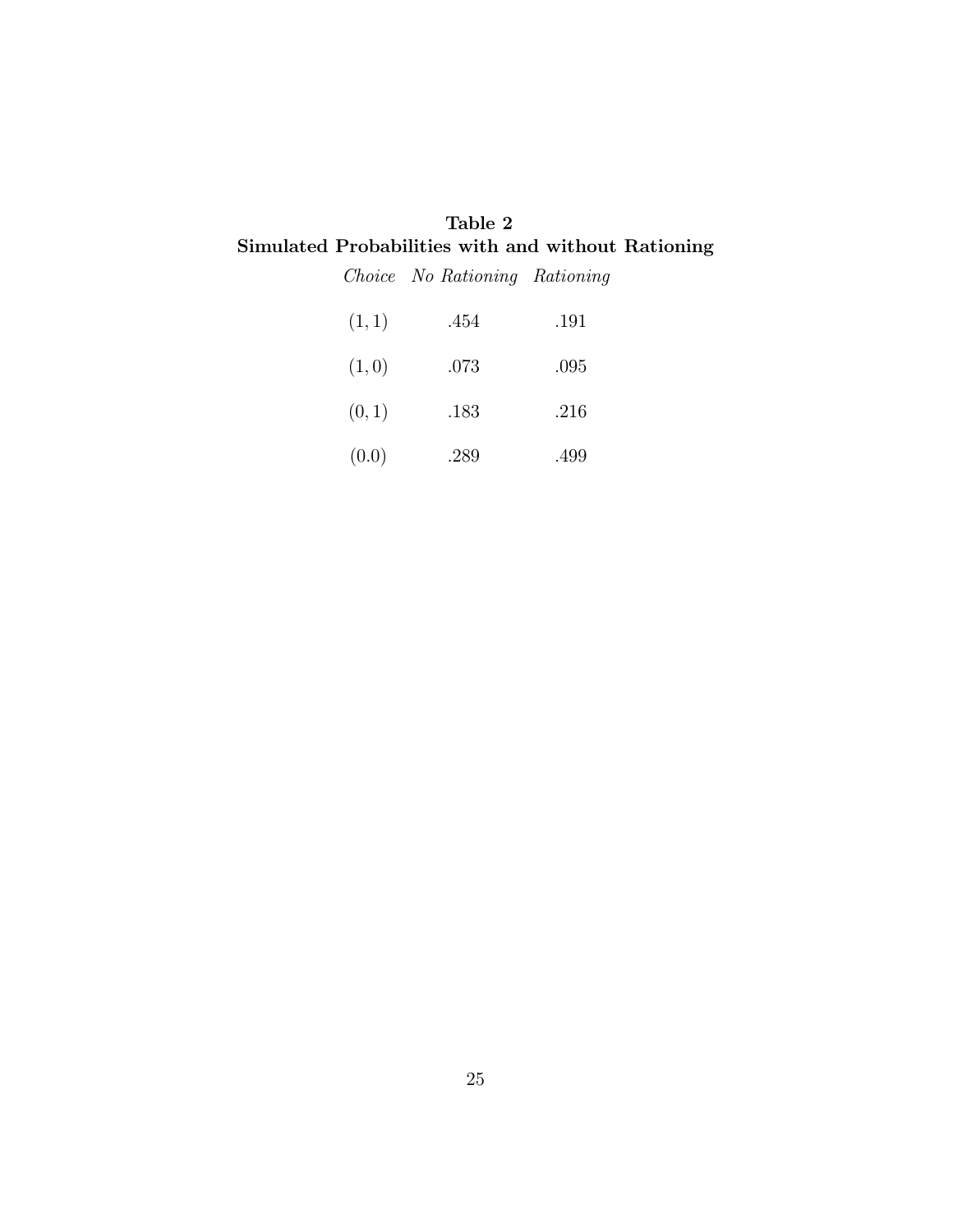| Table 3<br>Mothers Work and Child Care Choices |                           |      |  |
|------------------------------------------------|---------------------------|------|--|
|                                                | Informal Care Formal Care |      |  |
| Mothers does not work                          | 62.0                      | 38.0 |  |
| Mother works full time                         | 51.3                      | 48.7 |  |
| Mother works part time                         | 50.0                      | 50.0 |  |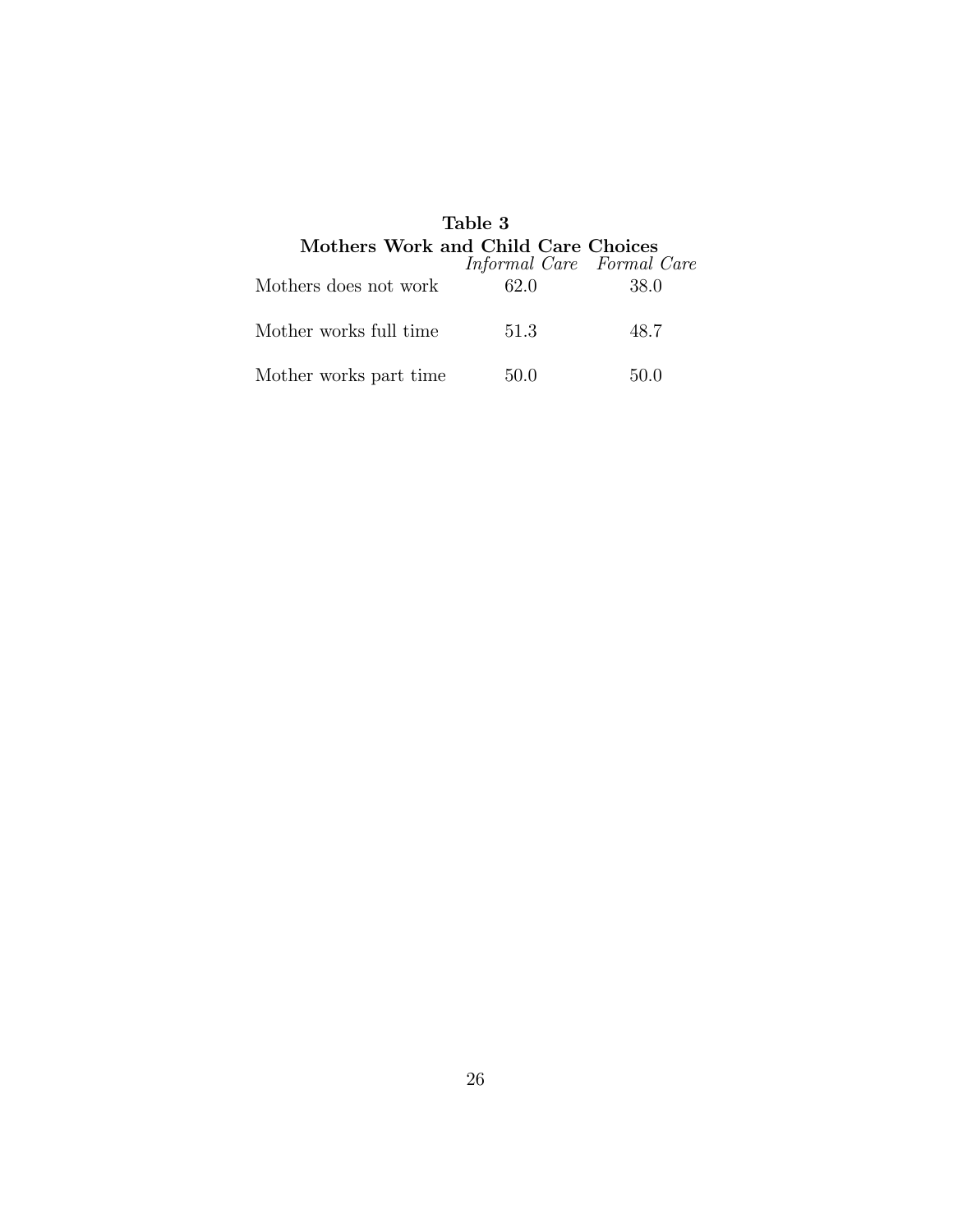| Table 4                       |                                 |  |  |
|-------------------------------|---------------------------------|--|--|
| <b>Descriptive Statistics</b> |                                 |  |  |
|                               | Means and (Standard Deviations) |  |  |

| Variables               |        |
|-------------------------|--------|
| Participation           | 44.1   |
|                         | (49.7) |
| Family non Labor Income | 8.74   |
| (in thousands Euro)     | (2.69) |
| Age of the Wife         | 32.2   |
|                         | (4.74) |
| Age of the Husband      | 35.68  |
|                         | (5.34) |
| Family Transfers        | 0.11   |
|                         | (0.31) |
| Wife Schooling          | 10.91  |
|                         | (3.47) |
| Husband Schooling       | 10.71  |
|                         | (3.73) |
| Parents Alive           | 0.90   |
|                         | (0.30) |
| Hourly Child Care Costs | 5.80   |
| (only those who pay)    | (8.15) |
| Unemployment rate       | 12.47  |
|                         | (8.29) |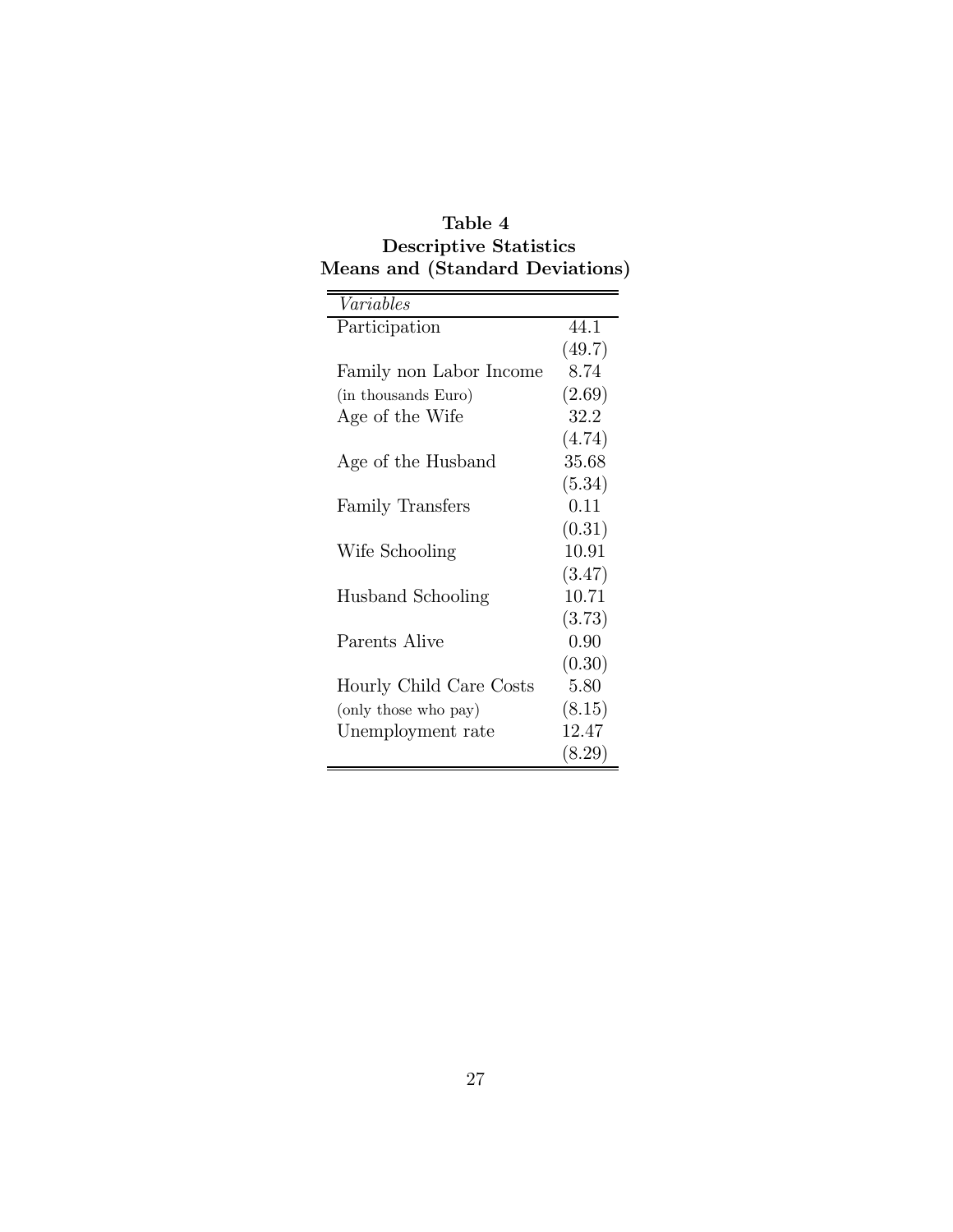| Regions                | Public CC | Private CC | Part Time* |
|------------------------|-----------|------------|------------|
| Piemonte/Valle d'Aosta | 8.6       | 8.8        | 7.65       |
| Lombardia              | 29.9      | 14.7       | 8.97       |
| Trentino               | 1.9       | 2.9        | 12.31      |
| Friuli                 | 1.6       | 3.0        | 11.19      |
| Veneto                 | 6.4       | 27.8       | 9.77       |
| Liguria                | 3.6       | 2.0        | 7.87       |
| Emilia                 | 15.3      | 5.8        | 8.79       |
| Toscana                | 9.8       | 3.0        | 10.21      |
| Umbria                 | 2.4       | 1.3        | 8.56       |
| Marche                 | 4.5       | 5.1        | 8.62       |
| Lazio                  | 8.8       | 7.1        | 7.47       |
| Abruzzo                | 1.6       | 0.5        | 5.44       |
| Molise                 | 0.2       | 0.2        | 6.07       |
| Campania               | 2.0       | 8.9        | 6.30       |
| Puglia                 | 2.1       | 3.6        | 6.37       |
| <b>Basilicata</b>      | 1.0       | 0.8        | 6.42       |
| Calabria               | 0.9       | 3.0        | 8.88       |
| Sicilia                | 7.2       | n.r.       | 9.01       |
| Sardegna               | 2.3       | 1.5        | 9.03       |

Table 5 Child care and Part time by Region

Sources : IST AT : Annuario Statistico Italiano1999 − 2001;

Ministero del Lavoro e delle Politiche Sociali : I servizi educativi per la prima infanzia, 2002

∗ ∗ Authors' calculations from the Labor Force Survey 1998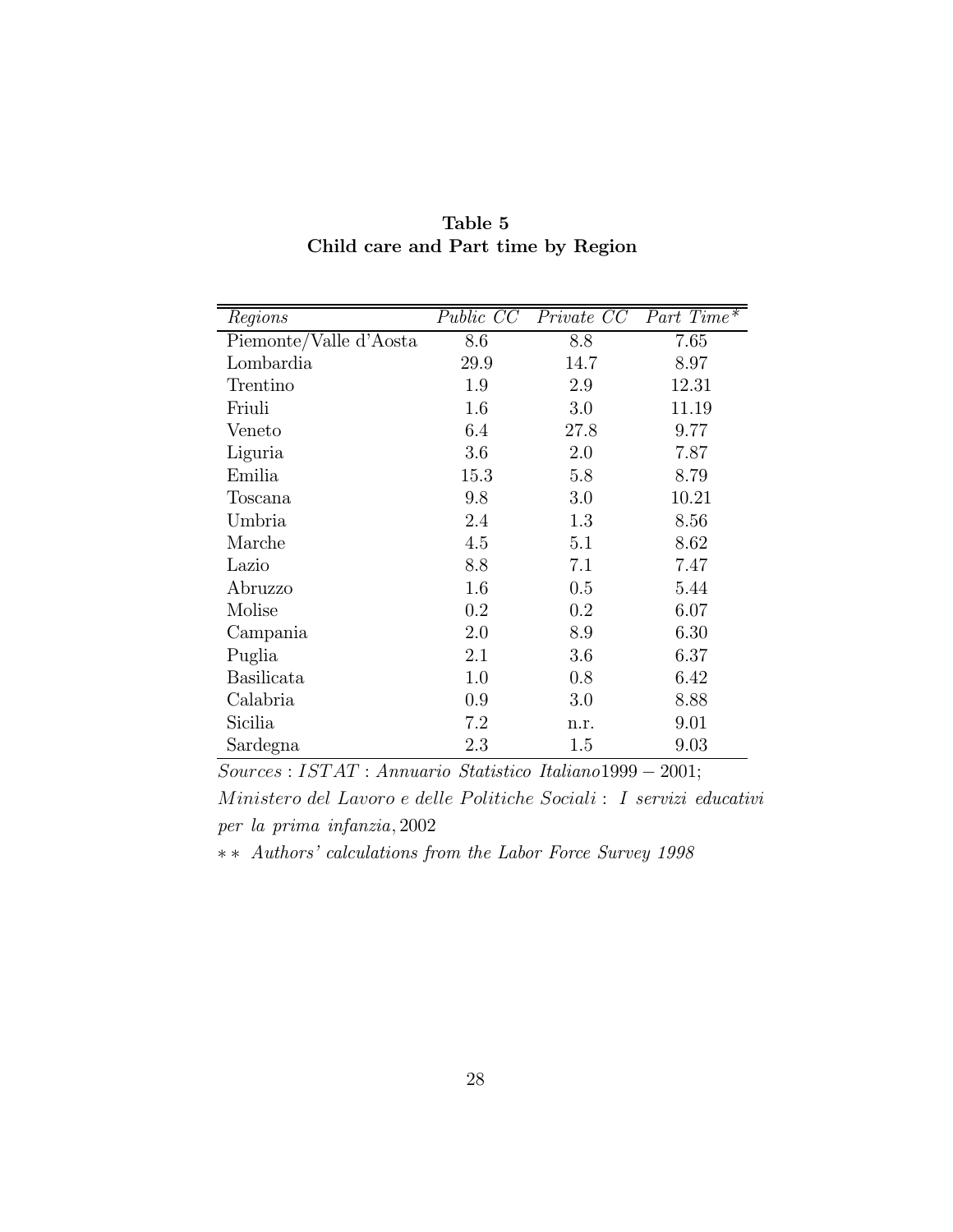| Variables                           | Participation     | Child care  |
|-------------------------------------|-------------------|-------------|
| Age of wife                         | $.062**$          | .027        |
|                                     | .017              | (.018)      |
| Education of wife                   | $.115***$         | .022        |
|                                     | (.017)            | (.018)      |
| Education of husband                | $-.031\sim$       | $.033*$     |
|                                     | (.018)            | (.019)      |
| Non labor Income                    | $-.000*$          | .037        |
|                                     | (.025)            | (.027)      |
| Family Transfers                    | $-.394*$          | $.522**$    |
|                                     | (.185)            | (.192)      |
| Parents Alive                       | $.604**$          | $-.298\sim$ |
|                                     | (.169)            | (.175)      |
| Hourly child care costs (predicted) | .099              | $-.052$     |
|                                     | (.064)            | (.068)      |
| NW                                  | .143              | .082        |
|                                     | (.123)            | (.133)      |
| part time                           | .021              | $-.016$     |
|                                     | (.029)            | (.032)      |
| unemployment rate                   | $-.027**$         | $-.017*$    |
|                                     | (.008)            | (.008)      |
| Constant                            | $-4.11**$         | $-1.78$     |
|                                     | (.617)            | (.651)      |
| N cases                             | 1267              |             |
| log likelihood                      | $-1331.27$        |             |
| Correlation coefficient $(\rho)$    | $0.246**$ (0.053) |             |

#### Table 6 Participation and Child Care Decision (Asymptotic Standard Errors in Parentheses)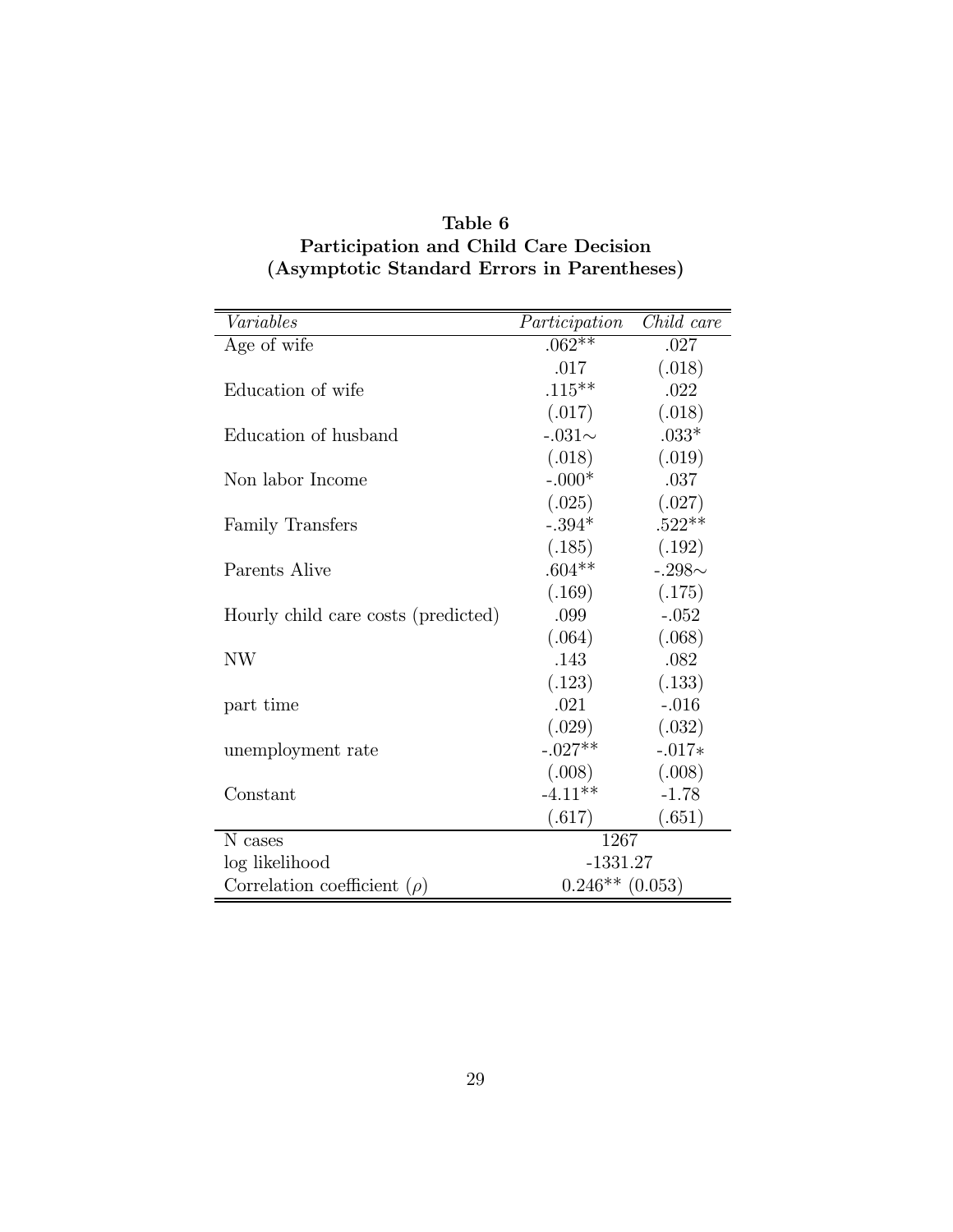| Variables                                | Participation        | Child care  |
|------------------------------------------|----------------------|-------------|
| Age of wife                              | $.059**$             | .025        |
|                                          | (.017)               | (.018)      |
| Education of wife                        | $.119**$             | .025        |
|                                          | (.017)               | (.018)      |
| Education of husband                     | $-.028$              | $.036\sim$  |
|                                          | (.018)               | (.019)      |
| Non labor Income                         | .006                 | .041        |
|                                          | (.026)               | (.027)      |
| <b>Transfers</b>                         | $-.395*$             | $.525**$    |
|                                          | (.186)               | (.192)      |
| <b>Parents Alive</b>                     | $.565**$             | $-.322\sim$ |
|                                          | (.170)               | (.176)      |
| Hourly child care costs <i>predicted</i> | .110 $\sim$          | $-.046$     |
|                                          | (.064)               | (.068)      |
| <b>NW</b>                                | $1.258**$            | .821 $\sim$ |
|                                          | (.414)               | (.442)      |
| Hourly child care costs*NW               | $-.145**$            | $-.096\sim$ |
|                                          | (.051)               | (.055)      |
| part time                                | .017                 | $-.019$     |
|                                          | (.030)               | (.032)      |
| unemployment rate                        | $-.026**$            | $-.017\sim$ |
|                                          | (.008)               | (.009)      |
| Constant                                 | $-4.15**$            | $-1.81**$   |
|                                          | (0.619)              | (.652)      |
| N cases                                  | 1267                 |             |
| loglikelihood                            | $-1326.279$          |             |
| Correlation coefficient $(\rho)$         | $0.238**$<br>(0.053) |             |

#### Table 7 Participation and Child Care Decision (Asymptotic Standard Errors in Parentheses)

 $\equiv$ 

 $\overline{a}$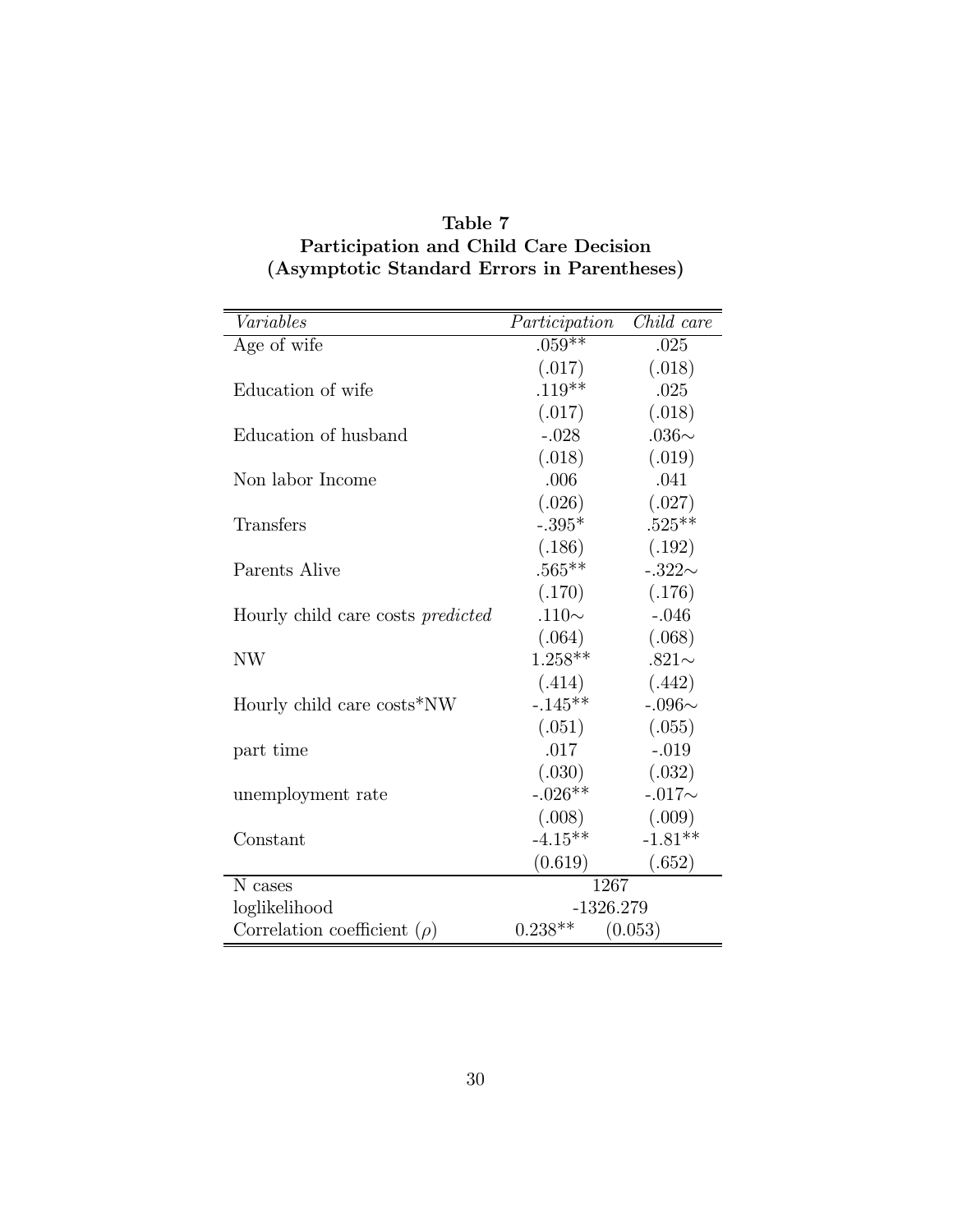# References

- [1] Antonnen Sipilla 1996 "European Social care Service: Is it possible to identify models?" Journal of European Social Policy
- [2] Addabbo T Labour Supply and child care in Emilia Romagna AIEL 2001 Florence.
- [3] Becker, G., 1981. A Treatise on the Family Harvard University Press.
- [4] Blau, D. M., 1991. The Economics of Child Care Russel Sage New York.
- [5] Bradshaw, J., Ditch, J., Holmes, H., Whiteford, P., 1997. Support for the Children: A Comparison of Arrangements for fifteen Countries. London: Department of Social Security.
- [6] Cigno, A., 1991. Economics of the Family Oxford University Press, Oxford.
- [7] Cigno, A., Giannelli, G., Rosati, F., 1998."Voluntary Transfers among Italian Households" Structural Change and Economics Dynamics Special Issue on "The Economics of the Family" (ed. D. Del Boca) 9(4) 435-453.
- [8] Chiuri, M.C., (1999) " Intra-household Allocation of Time and Resources: Empirical Evidence on a Sample of Italian Household with Young Children" CSEF WP 15, University of Salerno.
- [9] Cobb Clark D. et al..(1999) "Reassessing the role of child care costs in the work and care decisions of Australian families" DP 409 CEPR ANU
- [10] Colombino, U., Del Boca, D., 1990. "The Effect of Taxation on Labour Supply in Italy". *Journal of Human Resources* Vol. 25 390-414.
- [11] Connelly, R., 1992."The Effect of Child Care Costs on Married Women's Labor Force Participation" Review of Economics and Statistics 74 (1), 83-90.
- [12] Del Boca D., Locatelli M.and Vuri D.(2004) "Child care Choices of Italian Households" CHILD WP 2004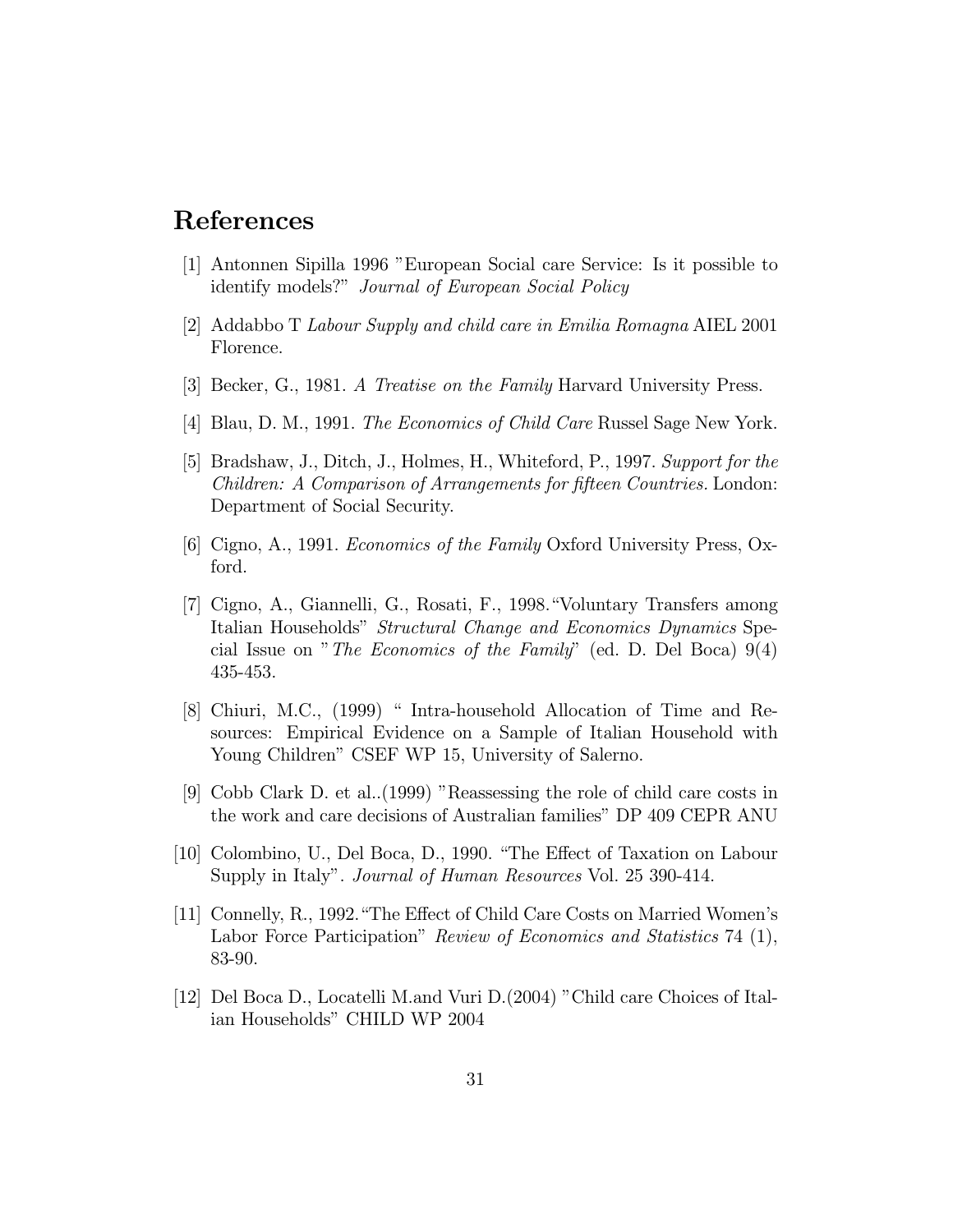- [13] Del Boca D. 2002 "The Effects of Child care and Part time on the Participation and Fertility Decisions of Married Women" Journal of Population Economics, 14.
- [14] Ermisch, J. F., 1989. "Purchased Child Care, Optimal Family Size and Mother's Employment: theory and Econometric Analysis" Journal of Population Economics 2, 79-102.
- [15] European Economy, 1995. "Performance of the EU Labor Market: Results of an ad hoc Labor Market Survey" European Commission B-1049 Brussels.
- [16] Ferrera, M., 1996. "The Southern Model in Social Europe" Journal of European Social Policy 6 (1), 17-37.
- [17] Heckman J. 1974 " The Effect of child care programs on women work effort" Journal of Political Economy 82, 2 pp 136-63.
- [18] ISTAT (1995a) " Rilevazione delle forze di lavoro medie 1993" Collana L'Informazione, no.17.
- [19]  $\frac{19}{2}$  (1995b) " Statistiche della Previdenza, della Sanità e dell'Assistenza Sociale" anni 1992, 1993, annuario no.3.
- [20] (1995c) " Statistiche della Scuola Materna ed Elementare" anno scolastico 1992-93, annuario no.4.
- [21] (1995d) " Popolazione e Movimento Anagrafico dei Comuni" anno 1993, annuario no.6.
- [22] Gustafsson, S., 1995. "Public Policies and Women's Labor Force Participation" (P. Schultz ed.) Investments in Women's Human Capital Yale University Press.
- [23] Gustafsson, S., 1994."Childcare and Types of Welfare States"in D. Sainsbury Gendering Welfare States pp.45-61 Thousand Oaks, Ca: Sage
- [24] Gustafsson and Stafford 1992 " Child care subsidies and Labor supply in Sweden" in Journal of Human resources 2, pp 204-29.